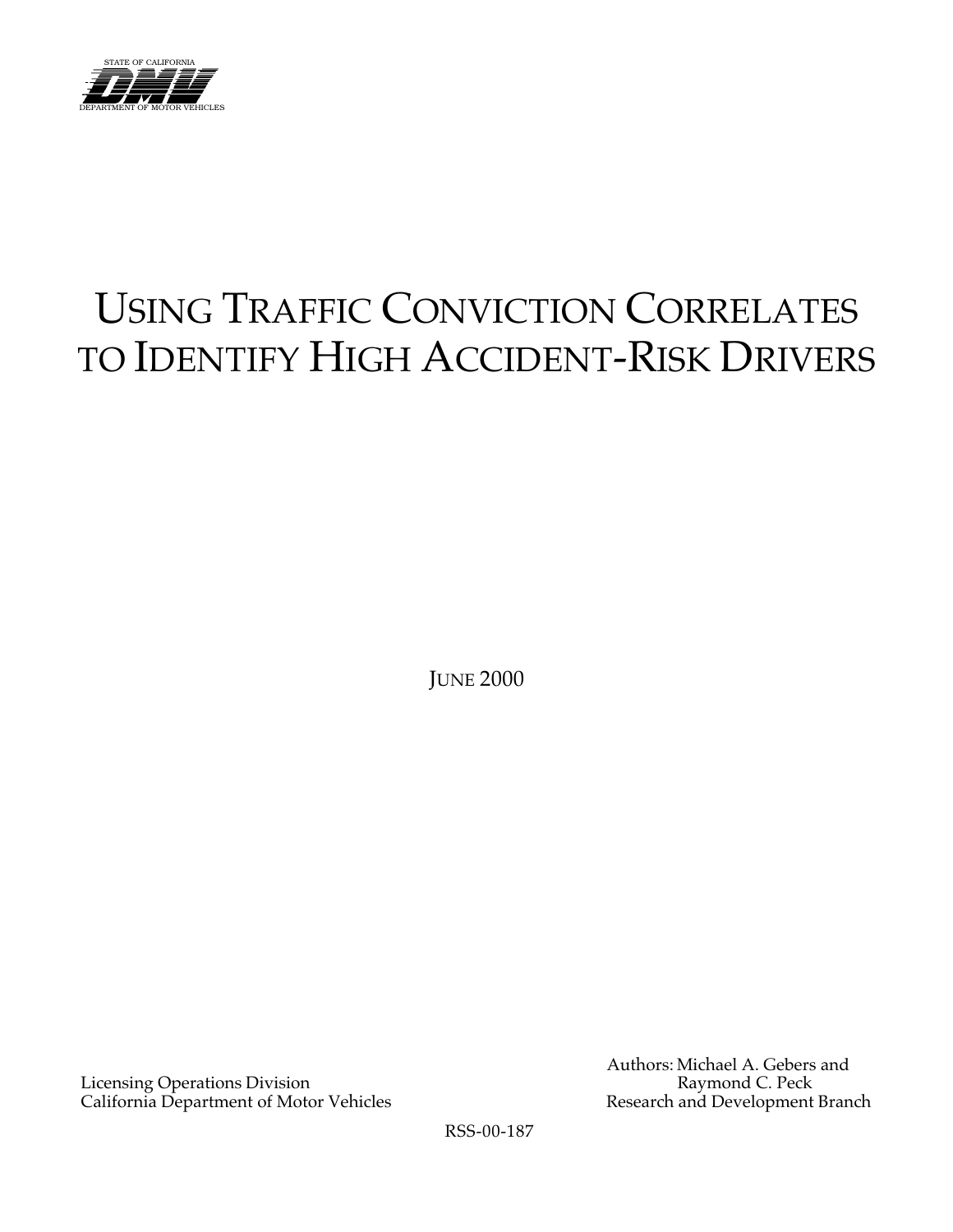| <b>REPORT DOCUMENTATION PAGE</b>                                                                                                                                                                                                                                                                                                                                                                                                                                                                                                                                                                                                                                                                                                                                                                                                                                                                                                                                                                                                                                                                                                                                                                                                                                                                                                                                                                                                                                                                                                                                                                                                                                                                                                                                                                                                                                                                                                                                                                                                                                                                                                                                                                                                                                                                                                                                                                                 |              |                                  |  |                                            |  | Form Approved<br>OMB No. 0704-0188                                    |  |
|------------------------------------------------------------------------------------------------------------------------------------------------------------------------------------------------------------------------------------------------------------------------------------------------------------------------------------------------------------------------------------------------------------------------------------------------------------------------------------------------------------------------------------------------------------------------------------------------------------------------------------------------------------------------------------------------------------------------------------------------------------------------------------------------------------------------------------------------------------------------------------------------------------------------------------------------------------------------------------------------------------------------------------------------------------------------------------------------------------------------------------------------------------------------------------------------------------------------------------------------------------------------------------------------------------------------------------------------------------------------------------------------------------------------------------------------------------------------------------------------------------------------------------------------------------------------------------------------------------------------------------------------------------------------------------------------------------------------------------------------------------------------------------------------------------------------------------------------------------------------------------------------------------------------------------------------------------------------------------------------------------------------------------------------------------------------------------------------------------------------------------------------------------------------------------------------------------------------------------------------------------------------------------------------------------------------------------------------------------------------------------------------------------------|--------------|----------------------------------|--|--------------------------------------------|--|-----------------------------------------------------------------------|--|
| Public reporting burden for this collection of information is estimated to average 1 hour per response, including the time for reviewing instructions, searching existing data sources, gathering and<br>maintaining the data needed, and completing and reviewing the collection of information. Send comments regarding this burden estimate or any other aspect of this collection of information, including<br>suggestions for reducing this burden, to Washington Headquarters Services, Directorate for Information Operations and Reports, 1215 Jefferson Davis Highway, Suite 1204, Arlington, VA 22202-<br>4302, and to the Office of Management and Budget, Paperwork Reduction Project (0704-0188), Washington, DC 20503.                                                                                                                                                                                                                                                                                                                                                                                                                                                                                                                                                                                                                                                                                                                                                                                                                                                                                                                                                                                                                                                                                                                                                                                                                                                                                                                                                                                                                                                                                                                                                                                                                                                                             |              |                                  |  |                                            |  |                                                                       |  |
| 1. AGENCY USE ONLY (Leave blank)                                                                                                                                                                                                                                                                                                                                                                                                                                                                                                                                                                                                                                                                                                                                                                                                                                                                                                                                                                                                                                                                                                                                                                                                                                                                                                                                                                                                                                                                                                                                                                                                                                                                                                                                                                                                                                                                                                                                                                                                                                                                                                                                                                                                                                                                                                                                                                                 |              | 3. REPORT TYPE AND DATES COVERED |  |                                            |  |                                                                       |  |
| 4. TITLE AND SUBTITLE                                                                                                                                                                                                                                                                                                                                                                                                                                                                                                                                                                                                                                                                                                                                                                                                                                                                                                                                                                                                                                                                                                                                                                                                                                                                                                                                                                                                                                                                                                                                                                                                                                                                                                                                                                                                                                                                                                                                                                                                                                                                                                                                                                                                                                                                                                                                                                                            |              |                                  |  |                                            |  | 5. FUNDING NUMBERS                                                    |  |
| Using Traffic Conviction Correlates to Identify High Accident-Risk Drivers                                                                                                                                                                                                                                                                                                                                                                                                                                                                                                                                                                                                                                                                                                                                                                                                                                                                                                                                                                                                                                                                                                                                                                                                                                                                                                                                                                                                                                                                                                                                                                                                                                                                                                                                                                                                                                                                                                                                                                                                                                                                                                                                                                                                                                                                                                                                       |              |                                  |  |                                            |  |                                                                       |  |
| 6. AUTHOR(S)                                                                                                                                                                                                                                                                                                                                                                                                                                                                                                                                                                                                                                                                                                                                                                                                                                                                                                                                                                                                                                                                                                                                                                                                                                                                                                                                                                                                                                                                                                                                                                                                                                                                                                                                                                                                                                                                                                                                                                                                                                                                                                                                                                                                                                                                                                                                                                                                     |              |                                  |  |                                            |  |                                                                       |  |
| Michael A. Gebers and Raymond C. Peck                                                                                                                                                                                                                                                                                                                                                                                                                                                                                                                                                                                                                                                                                                                                                                                                                                                                                                                                                                                                                                                                                                                                                                                                                                                                                                                                                                                                                                                                                                                                                                                                                                                                                                                                                                                                                                                                                                                                                                                                                                                                                                                                                                                                                                                                                                                                                                            |              |                                  |  |                                            |  |                                                                       |  |
| 7. PERFORMING ORGANIZATION NAME(S) AND ADDRESS(ES)                                                                                                                                                                                                                                                                                                                                                                                                                                                                                                                                                                                                                                                                                                                                                                                                                                                                                                                                                                                                                                                                                                                                                                                                                                                                                                                                                                                                                                                                                                                                                                                                                                                                                                                                                                                                                                                                                                                                                                                                                                                                                                                                                                                                                                                                                                                                                               |              |                                  |  |                                            |  | 8. PERFORMING ORGANIZATION<br><b>REPORT NUMBER</b>                    |  |
| California Department of Motor Vehicles                                                                                                                                                                                                                                                                                                                                                                                                                                                                                                                                                                                                                                                                                                                                                                                                                                                                                                                                                                                                                                                                                                                                                                                                                                                                                                                                                                                                                                                                                                                                                                                                                                                                                                                                                                                                                                                                                                                                                                                                                                                                                                                                                                                                                                                                                                                                                                          |              |                                  |  |                                            |  |                                                                       |  |
| Research and Development Section                                                                                                                                                                                                                                                                                                                                                                                                                                                                                                                                                                                                                                                                                                                                                                                                                                                                                                                                                                                                                                                                                                                                                                                                                                                                                                                                                                                                                                                                                                                                                                                                                                                                                                                                                                                                                                                                                                                                                                                                                                                                                                                                                                                                                                                                                                                                                                                 |              |                                  |  |                                            |  | CAL-DMV-RSS-00-187                                                    |  |
| P.O. Box 932382<br>Sacramento, CA 94232-3820                                                                                                                                                                                                                                                                                                                                                                                                                                                                                                                                                                                                                                                                                                                                                                                                                                                                                                                                                                                                                                                                                                                                                                                                                                                                                                                                                                                                                                                                                                                                                                                                                                                                                                                                                                                                                                                                                                                                                                                                                                                                                                                                                                                                                                                                                                                                                                     |              |                                  |  |                                            |  |                                                                       |  |
| 9. SPONSORING/MONITORING AGENCY NAME(S) AND ADDRESS(ES)                                                                                                                                                                                                                                                                                                                                                                                                                                                                                                                                                                                                                                                                                                                                                                                                                                                                                                                                                                                                                                                                                                                                                                                                                                                                                                                                                                                                                                                                                                                                                                                                                                                                                                                                                                                                                                                                                                                                                                                                                                                                                                                                                                                                                                                                                                                                                          |              |                                  |  |                                            |  | 10. SPONSORING/MONITORING                                             |  |
|                                                                                                                                                                                                                                                                                                                                                                                                                                                                                                                                                                                                                                                                                                                                                                                                                                                                                                                                                                                                                                                                                                                                                                                                                                                                                                                                                                                                                                                                                                                                                                                                                                                                                                                                                                                                                                                                                                                                                                                                                                                                                                                                                                                                                                                                                                                                                                                                                  |              |                                  |  |                                            |  | <b>AGENCY REPORT NUMBER</b>                                           |  |
| <b>11. SUPPLEMENTARY NOTES</b>                                                                                                                                                                                                                                                                                                                                                                                                                                                                                                                                                                                                                                                                                                                                                                                                                                                                                                                                                                                                                                                                                                                                                                                                                                                                                                                                                                                                                                                                                                                                                                                                                                                                                                                                                                                                                                                                                                                                                                                                                                                                                                                                                                                                                                                                                                                                                                                   |              |                                  |  |                                            |  |                                                                       |  |
|                                                                                                                                                                                                                                                                                                                                                                                                                                                                                                                                                                                                                                                                                                                                                                                                                                                                                                                                                                                                                                                                                                                                                                                                                                                                                                                                                                                                                                                                                                                                                                                                                                                                                                                                                                                                                                                                                                                                                                                                                                                                                                                                                                                                                                                                                                                                                                                                                  |              |                                  |  |                                            |  |                                                                       |  |
| 12a. DISTRIBUTION/AVAILABILITY STATEMENT                                                                                                                                                                                                                                                                                                                                                                                                                                                                                                                                                                                                                                                                                                                                                                                                                                                                                                                                                                                                                                                                                                                                                                                                                                                                                                                                                                                                                                                                                                                                                                                                                                                                                                                                                                                                                                                                                                                                                                                                                                                                                                                                                                                                                                                                                                                                                                         |              |                                  |  |                                            |  | 12b. DISTRIBUTION CODE                                                |  |
|                                                                                                                                                                                                                                                                                                                                                                                                                                                                                                                                                                                                                                                                                                                                                                                                                                                                                                                                                                                                                                                                                                                                                                                                                                                                                                                                                                                                                                                                                                                                                                                                                                                                                                                                                                                                                                                                                                                                                                                                                                                                                                                                                                                                                                                                                                                                                                                                                  |              |                                  |  |                                            |  |                                                                       |  |
| 13. ABSTRACT (Maximum 200 words)<br>This study further explored previous research involving the viability of predicting accidents from equations<br>constructed to predict convictions for the general driving population. Models that better identify drivers at increased<br>risk of future accident involvement will increase the number of accidents prevented through post license control actions.<br>Although the results do not support the hypothesis that equations keyed to citations do as well as or better than<br>equations keyed to accidents in predicting subsequent accidents, the results suggest that identification of future<br>accident-involved drivers can be improved by either of two approaches. The first is to construct equations based on a<br>combination of prior accidents and citations. California's neg-op system basically reflects such an approach since points<br>are allocated to traffic convictions and culpable accidents. The second alternative is more elaborate, involving a truly<br>multivariate approach in which the prediction equation consists of a two-variable vector of subsequent citations and<br>accidents. The canonical correlation analysis performed for this study resulted in two orthogonal canonical functions or<br>roots: A driving-incident function consisting of primarily citations and secondarily accidents and an almost exclusively<br>accident function.<br>The results reported in this study indicate that subsequent driving record can be predicted from prior driving record<br>for groups of individuals; however, the error rates at the individual level are inherently large. The models derived from<br>the canonical analysis, while superior to the simpler models, would be very difficult to implement operationally. The<br>most obvious problem relates to its complexity. Canonical correlation is difficult to comprehend. Another problem is<br>that the equations contain a number of variables (e.g., age and gender) that would not be legally defensible in taking<br>license control actions. This problem could be rectified, with some sacrifice in predictive power, by deleting the<br>unacceptable variables. In addition, use of variables such as age and gender might be permissible for triggering<br>educational advisory interventions.<br><b>14. SUBJECT TERMS</b><br>15. NUMBER OF PAGES |              |                                  |  |                                            |  |                                                                       |  |
| Motor vehicle accidents, traffic safety, accident proneness, accident rates, accident risk,                                                                                                                                                                                                                                                                                                                                                                                                                                                                                                                                                                                                                                                                                                                                                                                                                                                                                                                                                                                                                                                                                                                                                                                                                                                                                                                                                                                                                                                                                                                                                                                                                                                                                                                                                                                                                                                                                                                                                                                                                                                                                                                                                                                                                                                                                                                      |              |                                  |  |                                            |  | 26<br>16. PRICE CODE                                                  |  |
| convictions, high-risk drivers, multivariate analysis, regression analysis, regression models                                                                                                                                                                                                                                                                                                                                                                                                                                                                                                                                                                                                                                                                                                                                                                                                                                                                                                                                                                                                                                                                                                                                                                                                                                                                                                                                                                                                                                                                                                                                                                                                                                                                                                                                                                                                                                                                                                                                                                                                                                                                                                                                                                                                                                                                                                                    |              |                                  |  |                                            |  |                                                                       |  |
| 17. SECURITY CLASSIFICATION<br>OF REPORT                                                                                                                                                                                                                                                                                                                                                                                                                                                                                                                                                                                                                                                                                                                                                                                                                                                                                                                                                                                                                                                                                                                                                                                                                                                                                                                                                                                                                                                                                                                                                                                                                                                                                                                                                                                                                                                                                                                                                                                                                                                                                                                                                                                                                                                                                                                                                                         | OF THIS PAGE | 18. SECURITY CLASSIFICATION      |  | 19. SECURITY CLASSIFICATION<br>OF ABSTRACT |  | 20. LIMITATION OF ABSTRACT                                            |  |
| Unclassified                                                                                                                                                                                                                                                                                                                                                                                                                                                                                                                                                                                                                                                                                                                                                                                                                                                                                                                                                                                                                                                                                                                                                                                                                                                                                                                                                                                                                                                                                                                                                                                                                                                                                                                                                                                                                                                                                                                                                                                                                                                                                                                                                                                                                                                                                                                                                                                                     |              | Unclassified                     |  | Unclassified                               |  | None                                                                  |  |
| NSN 7540-01-280-5500                                                                                                                                                                                                                                                                                                                                                                                                                                                                                                                                                                                                                                                                                                                                                                                                                                                                                                                                                                                                                                                                                                                                                                                                                                                                                                                                                                                                                                                                                                                                                                                                                                                                                                                                                                                                                                                                                                                                                                                                                                                                                                                                                                                                                                                                                                                                                                                             |              |                                  |  |                                            |  | Standard Form 298 (2-89)<br>Prescribed by ANSI Std. Z39-18<br>298-102 |  |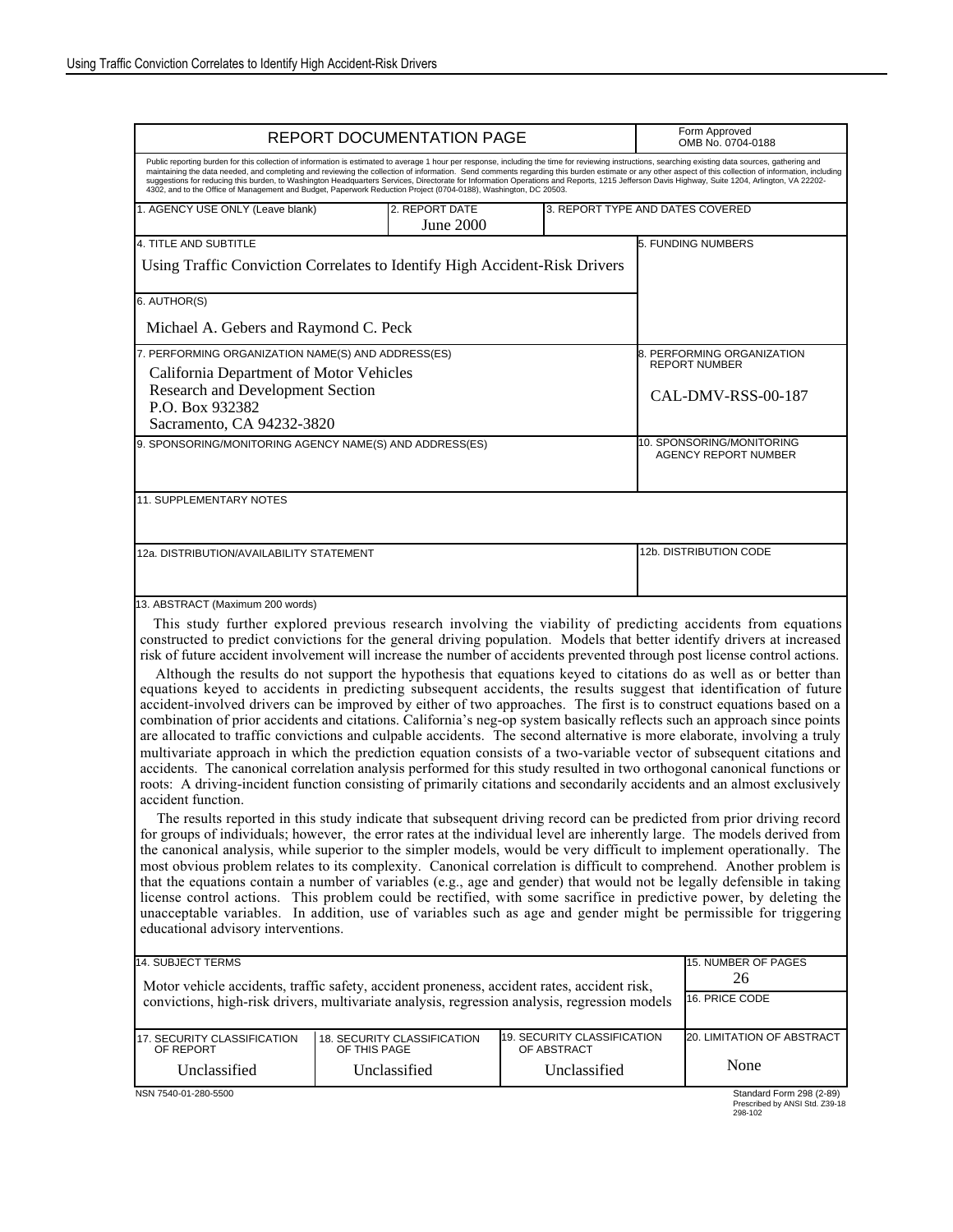## PREFACE

This report is issued as an internal monograph of the California Department of Motor Vehicles' Research and Development Branch rather than as an official report of the State of California. The opinions, findings, and conclusions expressed in the report are those of the authors and not necessarily those of the State of California.

## ACKNOWLEDGMENTS

 This report was prepared by the Research and Development Branch of the California Department of Motor Vehicles. The major part of this report was conducted under the supervision of Robert A. Hagge, Research Manager. The authors wish to acknowledge the contribution of Dr. Mary Janke, retired Acting Research Chief, who reviewed and edited the latter drafts of this report.

Appreciation also goes to Douglas Luong, Management Services Technician, for preparing the report drafts, and Debbie McKenzie, Associate Government Program Analyst, for proofreading the report.

## EXECUTIVE SUMMARY

**Background** 

- • One of the primary objectives of the California DMV is to protect the public from drivers who represent unacceptably high accident risks.
- Optimum fulfillment of this objective requires the development and execution of strategies for identifying high risk drivers.
- One such system is the negligent operator point system as defined in section 12810 of the California Vehicle Code. This statute assigns points to moving violations and accidents and authorizes the department to take driver control actions against drivers who meet the prima face definition of "negligent operator."
- The California DMV has conducted a number of research studies aimed at improving the validity of point systems in identifying or predicting drivers with a relatively high likelihood of being involved in future accidents.
- Equations designed to predict future accident involvement from involvement in prior accidents and other predictor variables have had low accuracy.
- In a study predicting accidents and convictions for a group of negligent operators, Harano (1975) found that the equation developed to predict convictions actually predicted subsequent accidents almost as well as the equation developed to predict accidents.
- Marsh and Hubert (1974) found in a study of negligent operators attending either group or individual hearings that predicted convictions produced higher cross-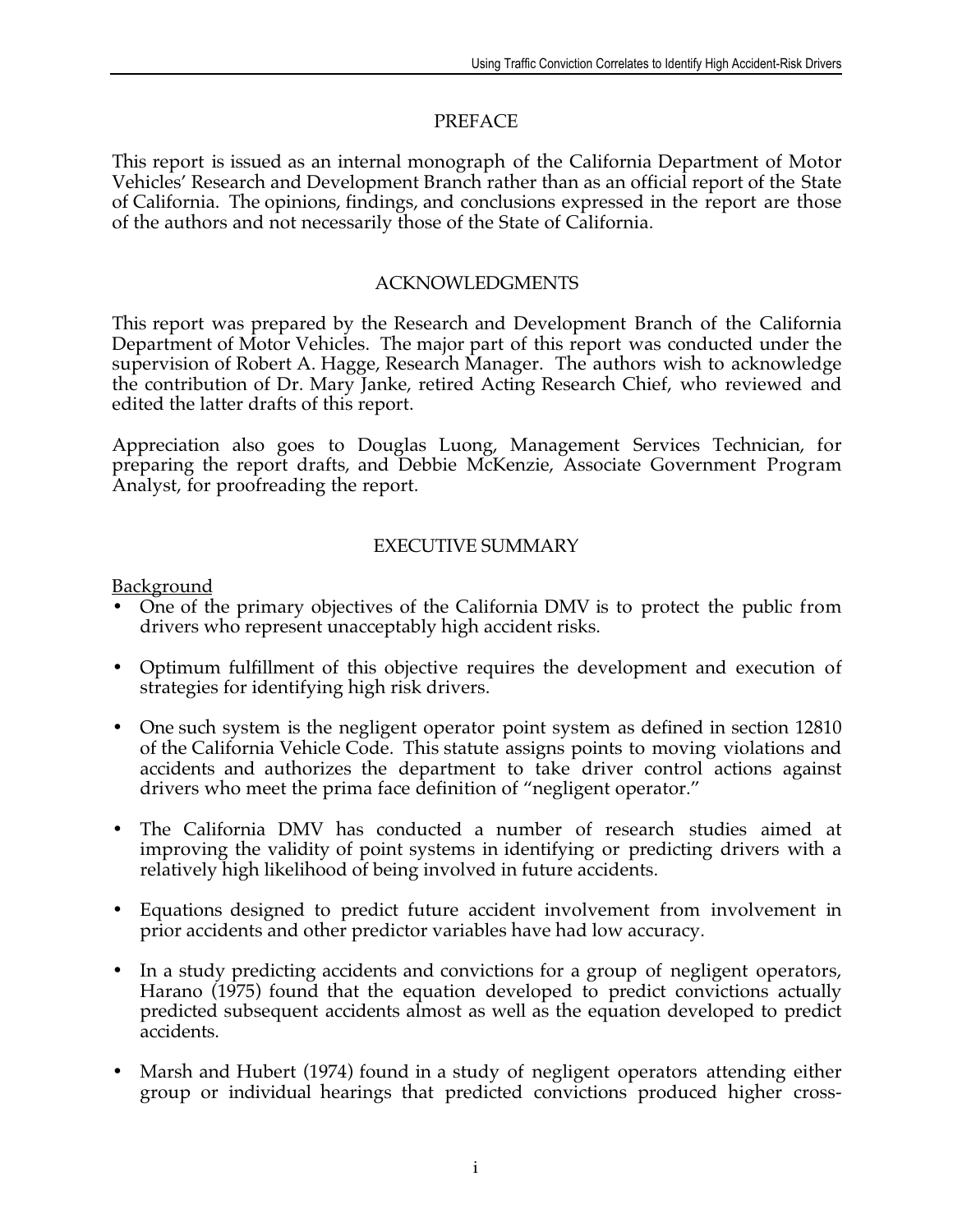validation coefficients with accidents than did the equation developed for predicting total accident involvement.

- Peck, McBride, and Coppin (1971) concluded that probably the most important factors contributing to the superiority of convictions as a predictor of total accidents are their greater frequency of occurrence as compared to accidents and the inclusion of accident-related elements in citation frequency. The authors noted that this combination of increased stability and the intrinsic overlapping of behavioral elements between accident and violation behavior makes citation frequency a better predictor of accidents.
- The present study further explored the viability of predicting accidents from equations constructed to predict convictions for the general driving population. Equations or models that better identify drivers at increased risk of future accident involvement would increase the number of accidents prevented through post license control actions.

## Research Methods

- license restrictions on record; number of citations during 1986-88; number of Data for the analyses were obtained from the driving records of a  $1\%$  random sample of licensed California drivers. Information was collected on: Driver age; gender; presence of a physical or mental condition on record; presence of driver citations during 1986-88; number of accidents during 1986-88; number of accidents during 1989-91; and territorial variables within ZIP-Code of residence.
- Multiple linear regression analysis and canonical correlation analysis techniques were used to identify the combination of variables providing the most accurate prediction of the total accident criterion measure.
- A construct sample and a cross-validation sample were created for both the multiple regression and canonical correlation analyses. Regression coefficients derived from the construct-sample equations were applied to the cross-validation sample to test their validity. Validity coefficients were computed by correlating actual and predicted criterion values for the cross-validation sample.

## Results

- • The results of the analyses are consistent with those of prior traffic safety research, with all of the models indicating that increased accident involvement was associated with the following:
	- Increased prior citations
	- Increased prior accidents
	- Having a commercial driver license
	- Being young
	- Being male
	- Having a physical or mental condition on record
	- Having a driver license restriction on record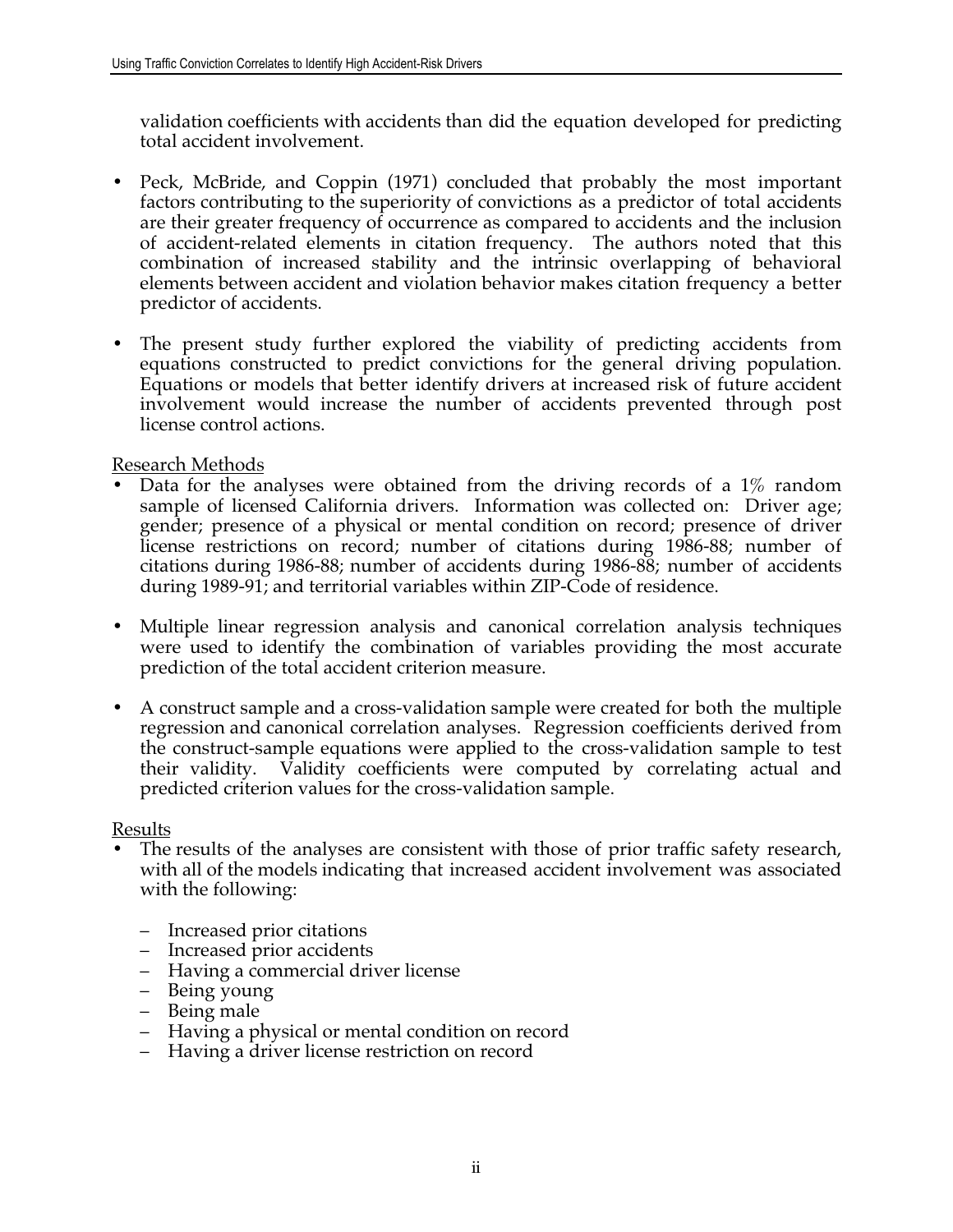- The results do not support the hypothesis that equations keyed to citations do as well as or better than equations keyed to accidents in predicting subsequent accident involvement. For example, the multiple regression equation keyed to accidents resulted in correctly predicting or identifying 22.9% of the accident-involved drivers, while the equation keyed to citations identified only 20.9% of these drivers. However, as noted below, an approach (canonical correlation) which considered subsequent accidents and citations correlates simultaneously produced improved prediction.
- analysis in predicting accident-involved drivers. This was evidenced by the phi • The canonical correlation technique was substantially superior to multiple regression coefficient of .156 for the canonical variates of accidents and citations compared to the phi coefficients of .109 and .102 for the accident and citation mediated multiple regression equations, respectively.
- The ability of the canonical equation to correctly predict accident involvement was also higher than that of either the citation or accident equation alone, as evidenced by the 26.2% accuracy rate in identifying accident-involved drivers. This compares to the 22.8% accuracy rate produced by the accident equation, representing a 14.8% increase in predictive accuracy.

## **Conclusions**

- The results indicate that the relative risk levels for groups of individuals can be predicted from prior driving records. However, the ability to predict which individuals will be involved in accidents is extremely low.
- The results presented in this paper contradict earlier findings of Harano (1975) and Marsh and Hubert (1974). Failure to replicate the findings of these earlier studies is probably due to the differences in the study populations. The present study utilized a random sample of all California drivers. The earlier studies were restricted to a sample of negligent operators.
- The identification of future accident-involved drivers can be improved by either of two approaches. The first is to construct equations based on a combination of prior accidents and citations. California's negligent-operator point system reflects such a strategy since points are allocated to traffic convictions and responsible accidents. The second alternative is more elaborate and involves a truly multivariate approach in which the prediction equation consists of a two-variable vector of subsequent citations and accidents. The canonical variate score produced from the drivingincident functions consisting of primarily citations and secondarily accidents resulted in an accident "hit rate" significantly higher than the other equations evaluated.
- While superior to the simpler models, the model produced from the canonical analysis would be very difficult to implement operationally due to its complexity. Canonical correlation analysis is difficult to comprehend. The task of explaining a canonical-based point system to administrators, legislators, and the public would be very difficult.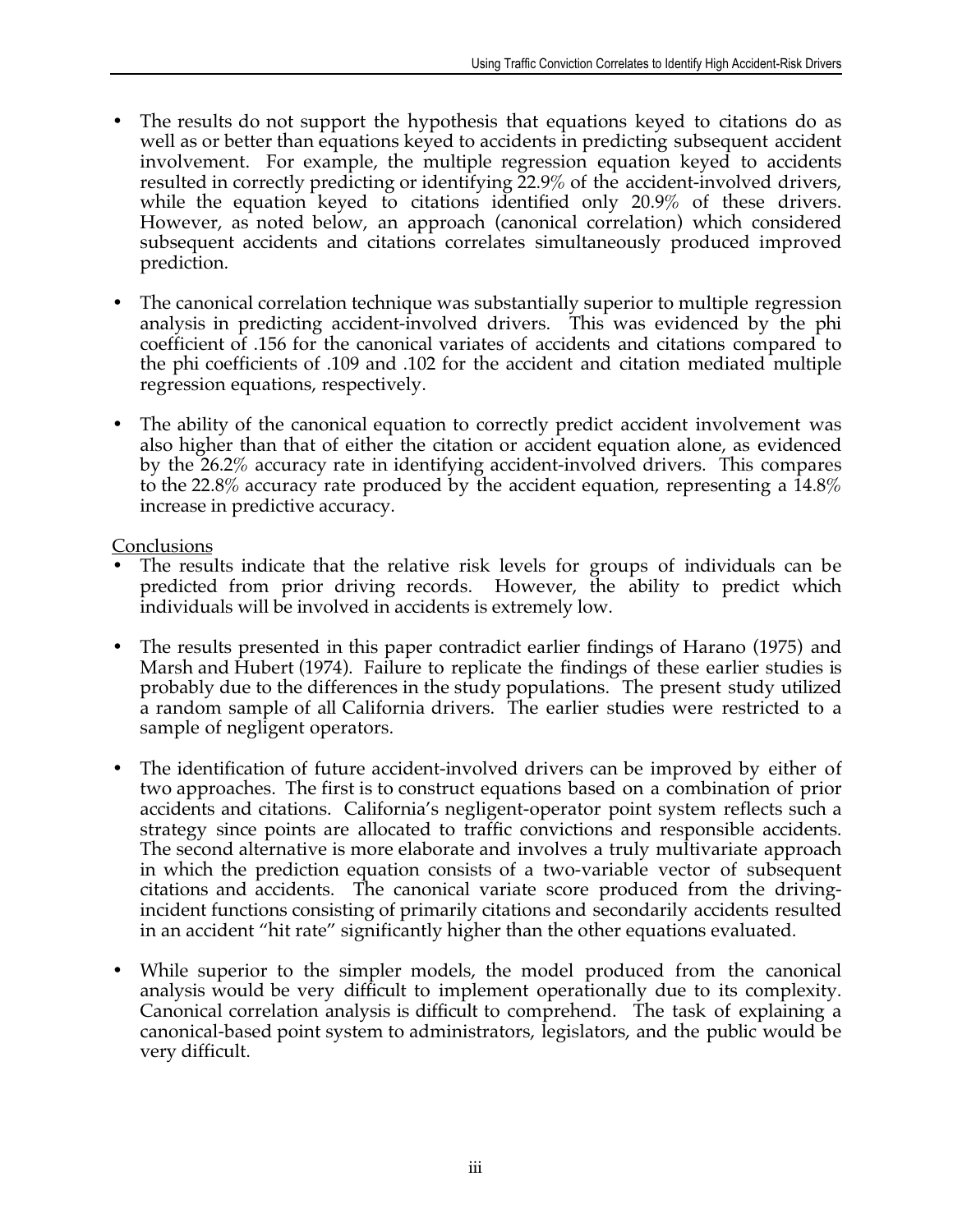• A problem with both the canonical and multiple regression models is that, in contrast to the department's neg-op point system, they contain a number of variables such as age and gender that would not be legally defensible in taking license control actions (although it might be permissible for triggering educational or advisory interventions). The problem could be resolved with some sacrifice in predictive power by deleting these variables.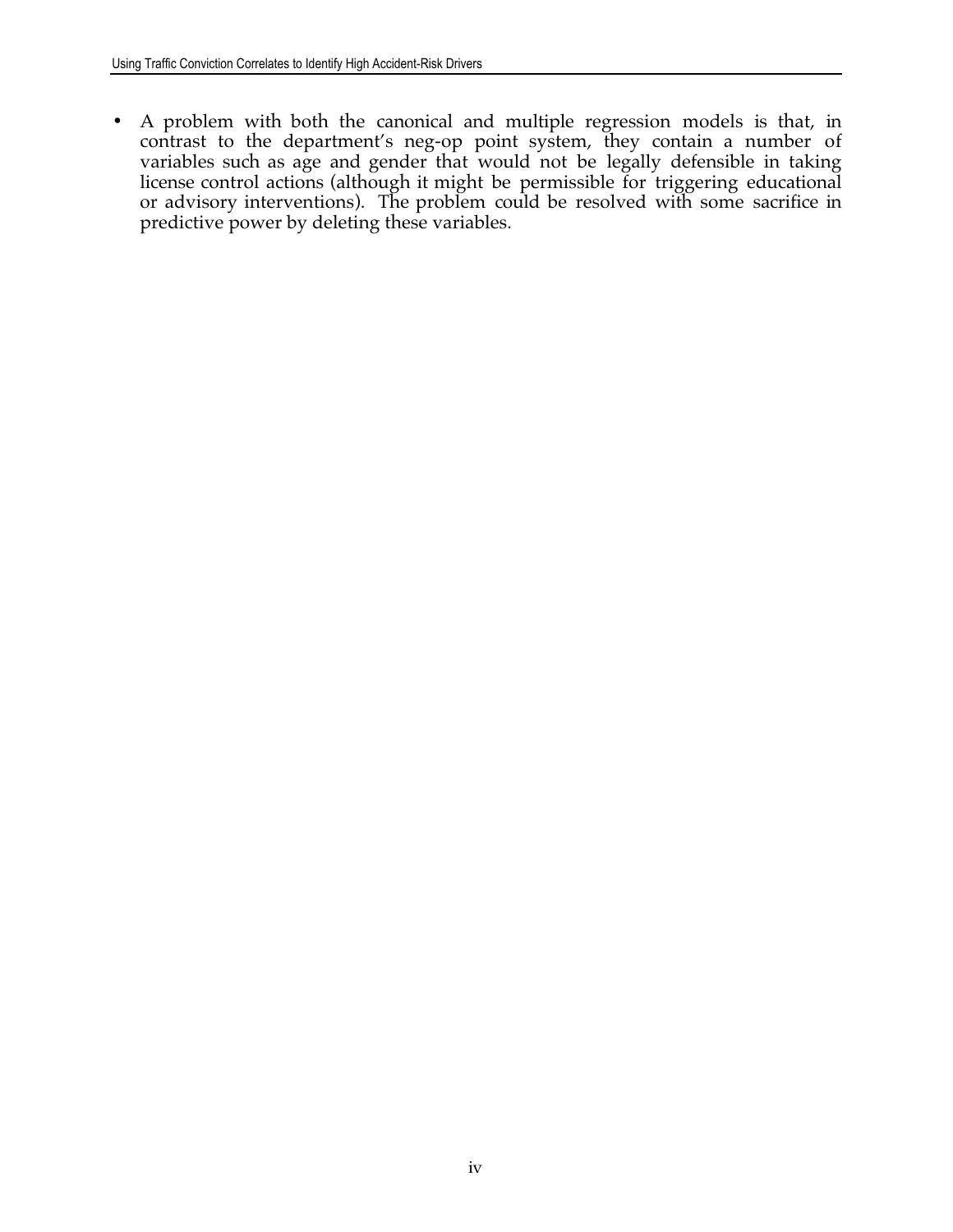# TABLE OF CONTENTS

#### **PAGE**

| <b>PREFACE</b>                         |                     |
|----------------------------------------|---------------------|
|                                        |                     |
|                                        |                     |
|                                        |                     |
|                                        | ü                   |
|                                        | $\ddot{\mathbf{i}}$ |
|                                        | 111                 |
|                                        |                     |
| <b>METHODS</b>                         |                     |
|                                        | $\overline{2}$      |
|                                        |                     |
|                                        | 3                   |
|                                        |                     |
|                                        | 5                   |
|                                        | 5                   |
|                                        | 6                   |
|                                        | 8                   |
| <b>Predicting Accident Involvement</b> |                     |
|                                        | 9                   |
| <b>Predicting Total Accidents</b>      |                     |
|                                        | 10                  |
| <b>DISCUSSION</b>                      | 13                  |
| <b>REFERENCES</b>                      | 16                  |
|                                        |                     |

## **LIST OF TABLES**

| Descriptive Measures for the 6-Year Construct              |                                                                                                                                                                                                                                                                                       |
|------------------------------------------------------------|---------------------------------------------------------------------------------------------------------------------------------------------------------------------------------------------------------------------------------------------------------------------------------------|
| and Cross-Validation Samples                               | 5                                                                                                                                                                                                                                                                                     |
|                                                            |                                                                                                                                                                                                                                                                                       |
|                                                            |                                                                                                                                                                                                                                                                                       |
|                                                            | 6                                                                                                                                                                                                                                                                                     |
|                                                            |                                                                                                                                                                                                                                                                                       |
|                                                            | 7                                                                                                                                                                                                                                                                                     |
|                                                            |                                                                                                                                                                                                                                                                                       |
| for Predicting 3-Year (1989-91) Total Citations            |                                                                                                                                                                                                                                                                                       |
|                                                            | 8                                                                                                                                                                                                                                                                                     |
| <b>Actual Total Citations by Predicted Total Citations</b> |                                                                                                                                                                                                                                                                                       |
| (Cross-Validation Sample: $N = 76,737$ )                   | 9                                                                                                                                                                                                                                                                                     |
| <b>Actual Total Accidents by Predicted Total Citations</b> |                                                                                                                                                                                                                                                                                       |
|                                                            | 10                                                                                                                                                                                                                                                                                    |
| Summary of Nonconcurrent 6-Year (1986-87; 1989-91)         |                                                                                                                                                                                                                                                                                       |
|                                                            | 11                                                                                                                                                                                                                                                                                    |
| Actual Total Accidents by Predicted Driving Incidents—     |                                                                                                                                                                                                                                                                                       |
| Accidents and Citations (Canonical Variate Scores)         |                                                                                                                                                                                                                                                                                       |
|                                                            | 13                                                                                                                                                                                                                                                                                    |
|                                                            | Summary of Standard Multiple Regression Analysis<br>for Predicting 3-Year (1989-91) Total Accidents<br><b>Actual Total Accidents by Predicted Total Accidents</b><br>Summary of Standard Multiple Regression Analysis<br>Canonical Correlation Results (Construct Sample: N = 76,194) |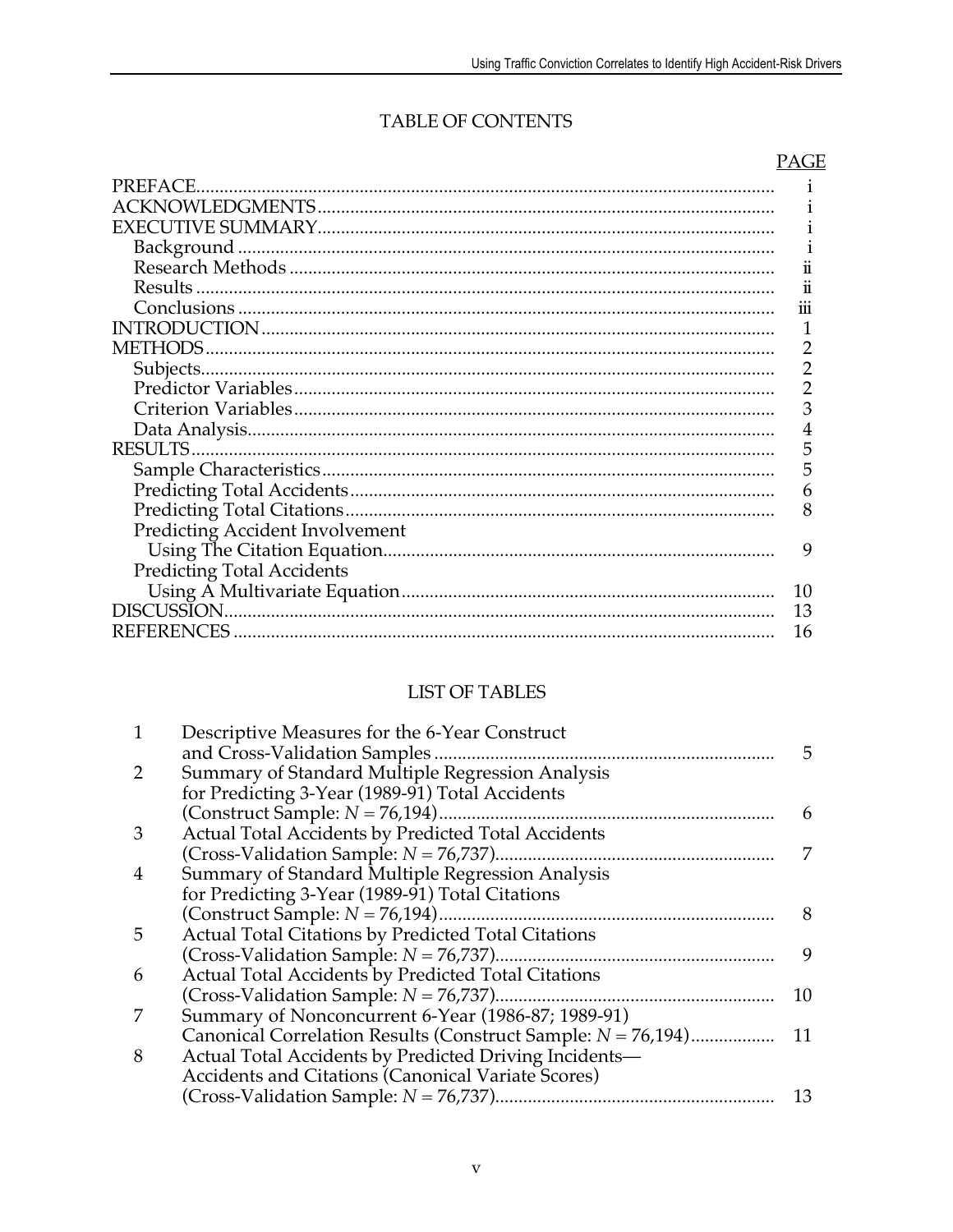## INTRODUCTION

Equations designed to predict accidents from prior accident involvements and other variables have resulted in low multiple *R*s and low accuracy in classifying drivers involved in 0 versus 1 or more accidents (usually less than 30% correctly classified).

Harano (1975) developed a model for predicting accidents and convictions for 2,337 negligent operators subsequent to their being sent a notice to attend a group driver improvement session. Driver record and criminal record data were obtained for all subjects. Subjects who attended the sessions completed questionnaires and psychological tests.

 A novel finding of the Harano study was that the equation developed to predict convictions actually predicted future accidents in the cross-validation sample about as well as the equation developed to predict accidents. In fact, the cut-off score for predicted convictions was more accurate in classifying accident and non-accident subjects than was the cut-off score for the accident prediction equation.

 questionnaires. Equations predicting post-contact accidents and convictions were developed by using stepwise multiple regression analyses on half of the sample. The Marsh and Hubert (1974) conducted a study in which 13,594 negligent operators, attending either group meetings or individual hearings, each filled out two authors reported that predicted convictions consistently produced higher crossvalidation coefficients with accidents (i.e., better prediction in the other half of the sample) than did the accident prediction equation.

 accidents to be more reliable than total accidents. This was not the case in the Marsh that both studies were based on negligent drivers. The fact that the negligent-operator However, several qualifications must be addressed when considering the Harano and the Marsh and Hubert results. For example, in the Harano study, the accident analyses were primarily limited to police-reported accidents rather than to all accidents. The author reported that preliminary analyses of his data indicated police-reported and Hubert study, which utilized the total accident criterion. Another qualification is population is a relatively homogenous group on factors such as gender, age, and prior driving records compared to the driving population as a whole operates to restrict variability and consequently may have attenuated the predictability of subsequent accidents and convictions from prior driver record measures.

One reason for the superiority of traffic convictions as a criterion measure is their greater reliability. Using a Poisson fitting technique attributed to Newbold (1927) and Cobb (1940), Peck, McBride, and Coppin (1971) reported a negative binomial coefficient of .37 for a distribution of 3-year accident rates, which represents the maximum theoretical correlation that can be obtained from an "infallible" or error-free set of predictor variables, given the accident distribution in their study. In contrast, 3-year traffic conviction rates yielded a much higher coefficient of .52. Test-retest reliabilities, in which the number of driving record entries in a prior period are correlated with subsequent entries, are also much higher for convictions than for accidents.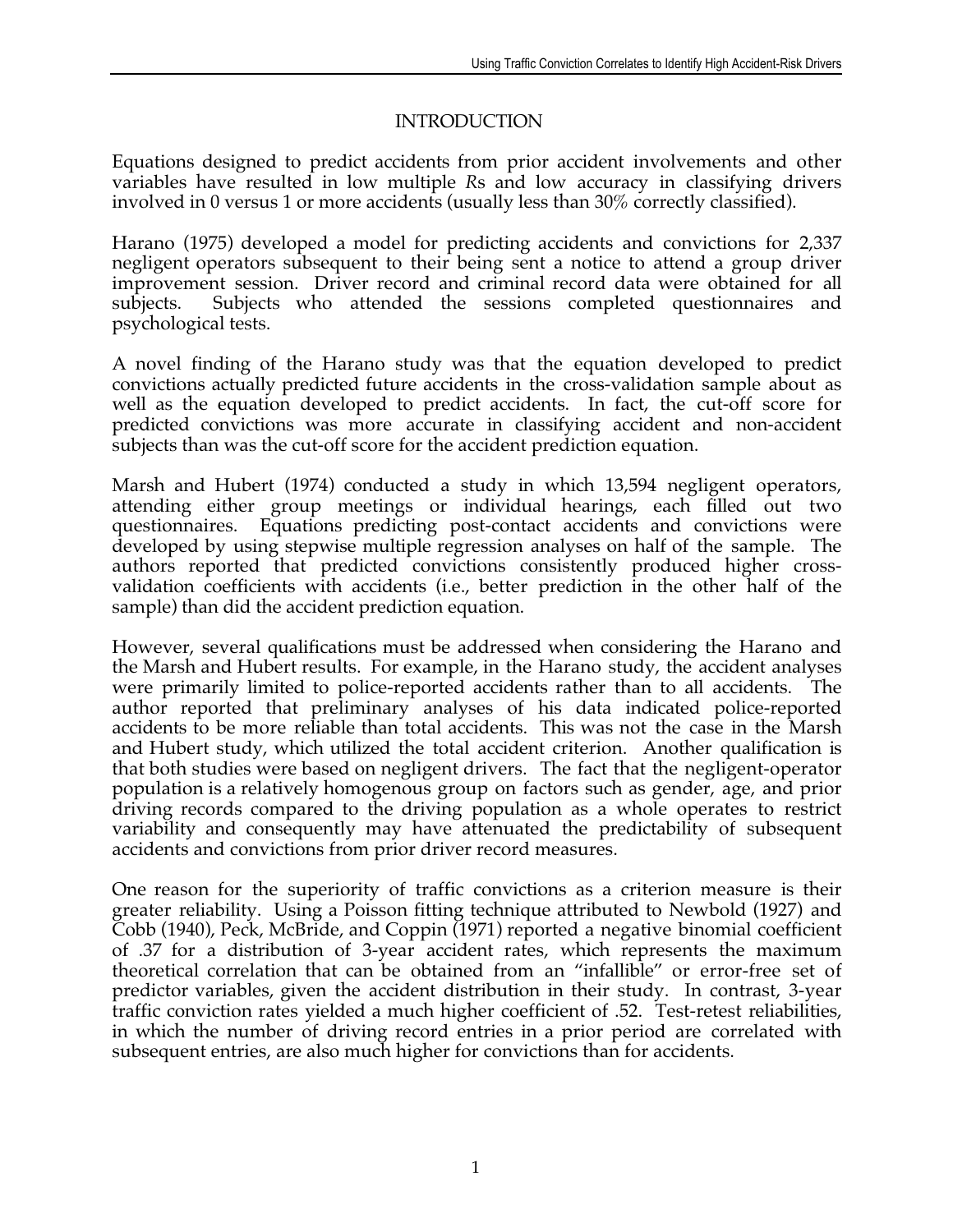The comparative superiority of prior traffic citation frequency over prior accident frequency as a predictor of subsequent accident involvements was extensively addressed in papers authored by Burg (1967, 1975) and Peck, McBride, and Coppin (1971). The latter authors offered the following explanation of this phenomenon:

 accidents than accidents are of themselves, inquiry into the possible reason for the greater stability of convictions leads to a consideration of characteristics Now that it has been empirically shown that convictions are better predictors of which influence stability. Probably the most important factors contributing to the superiority of convictions as a predictor of total reported accidents are their greater frequency of occurrence as compared to accidents and the inclusion of accident related elements in citation frequency. It is this combination of increased stability and the intrinsic overlapping of behavioral elements (between accident behavior and violation behavior) which makes citation frequency a better predictor of accidents.

The above observation and the results of Harano (1975) provided much of the impetus for the present study. The present effort was designed to further explore the viability of predicting total accidents from equations developed to predict total convictions for the general driving population. In addition to being of substantive and theoretical interest, equations or models that identify drivers at increased risk of future accident involvement have practical applications for driver licensing agencies responsible for identifying and controlling negligent or high-risk drivers (Gebers & Peck, 1987).

## **METHODS**

**Subjects** 

 driver license (DL) master file. Detailed information on this database is provided by Data for the analyses were obtained from the driving records of a 1% random sample of licensed California drivers (*n* = 246,600) extracted in 1992 from the department's Peck, McBride, and Coppin (1971), Peck and Kuan (1983), Peck and Gebers (1992), Gebers and Peck (1987 & 1994), and Gebers (1998 & 1999).

 driver license as of the beginning of the study period. All drivers with a deceased To be eligible for inclusion in the sample, individuals had to possess a valid California indicator on their record or whose driver license had been expired for more than 6 months as of the 1992 data extract date were deleted from the sample.

## Predictor Variables

The predictor variables are listed below. Variables listed under "A" are licensing and driver-record variables specific to individual subjects. These represent the majority of potentially relevant driving population parameters contained in California driver record files. They were chosen to be consistent with variables used in previous California driver record studies. Variables listed under "B" are territorial variables. These represent variables aggregated by ZIP-Code of driver residence. The first six variables (i.e., % Black through median annual household income) originated from the 1990 U.S. Census. The last two variables (i.e., mean ZIP-Code total citations and mean ZIP-Code total accidents) originated from the department's DL database. These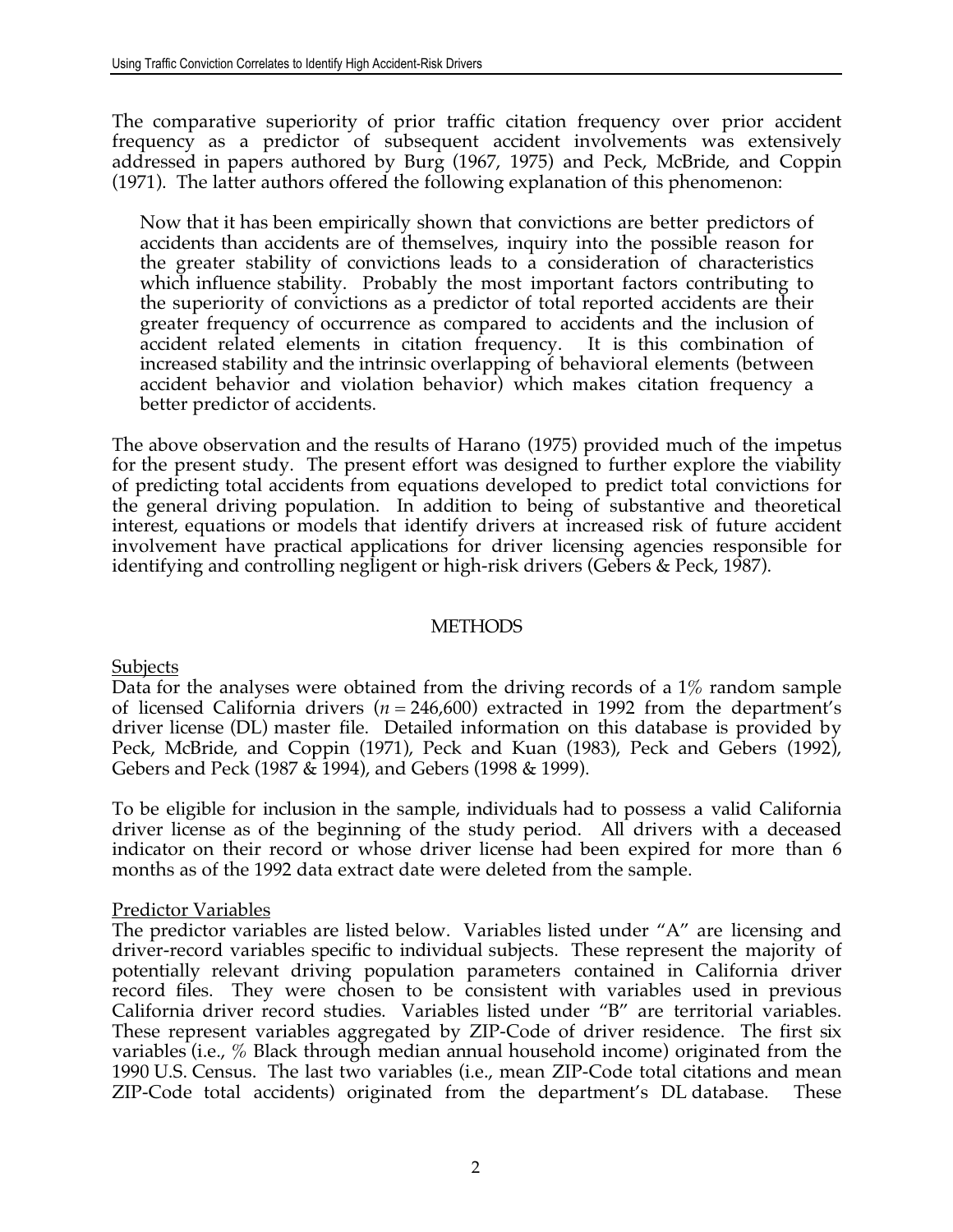variables simply represent the citation and accident rates of California drivers residing in each ZIP-Code area. The territorial variables were chosen according to the criteria specified in a technical memo by DeYoung (1993).

- *A. Licensing and driver-record variables* 
	- Gender  $(0 = \text{man}; 1 = \text{woman})$
	- Age (at the beginning of the criterion period)
	- Prior 3-year total accidents as defined below
	- Prior 3-year total citations as defined below
	- Possession of a commercial driver license  $(0 = no; 1 = yes)$
	- Presence of a physical or mental (P&M) condition (e.g., lapses of consciousness, mental condition, drugs) on record  $(0 = no; 1 = yes)$
	- Presence of a driver license restriction on record  $(0 = no; 1 = yes)$
- *B. Territorial variables within ZIP-Code of residence* 
	- % Black
	- $%$  Hispanic
	- $\%$  on public assistance
	- $\bullet$  % unemployed
	- $\%$  age 55 or older
	- Median annual household income (\$)
	- 3-year (1989-91) mean ZIP-Code total citations
	- 3-year (1989-91) mean ZIP-Code total accidents

## Criterion Variables

Total accidents and total citations during a 3-year subsequent period were the criterion measures used in the analyses.

 file a report under the above conditions will result in suspension of the driving The accident data represent reported accidents only. California Vehicle Code Section 16000 requires the driver of every motor vehicle involved in an accident resulting in damage to the property of either party in excess of \$500, or in bodily injury or death of any person, to submit a written report to the Department of Motor Vehicles. Failure to privilege. Accidents involving an injury or fatality must also be reported to the DMV by the California Highway Patrol.

It should be noted that the term "accidents" is used here to mean "accident involvements." More than one driver can be (and indeed usually is) involved in any given accident. If a driver in the 1% random sample collided with another driver from within the same sample, this would be counted as two involvements (one for each driver). Conversely, if a driver in the sample collided with a driver outside of the sample, the accident would count as one involvement.

 is counted here even though it is not legally considered a conviction. Each citation The total citation count includes citations, failures to appear in court (FTAs), and traffic violator school (TVS) citation dismissals in the defined time period (based on violation date). A citation that was dismissed conditional upon the offender's completion of TVS incident is counted here as only one conviction, one FTA, or one TVS dismissal, even if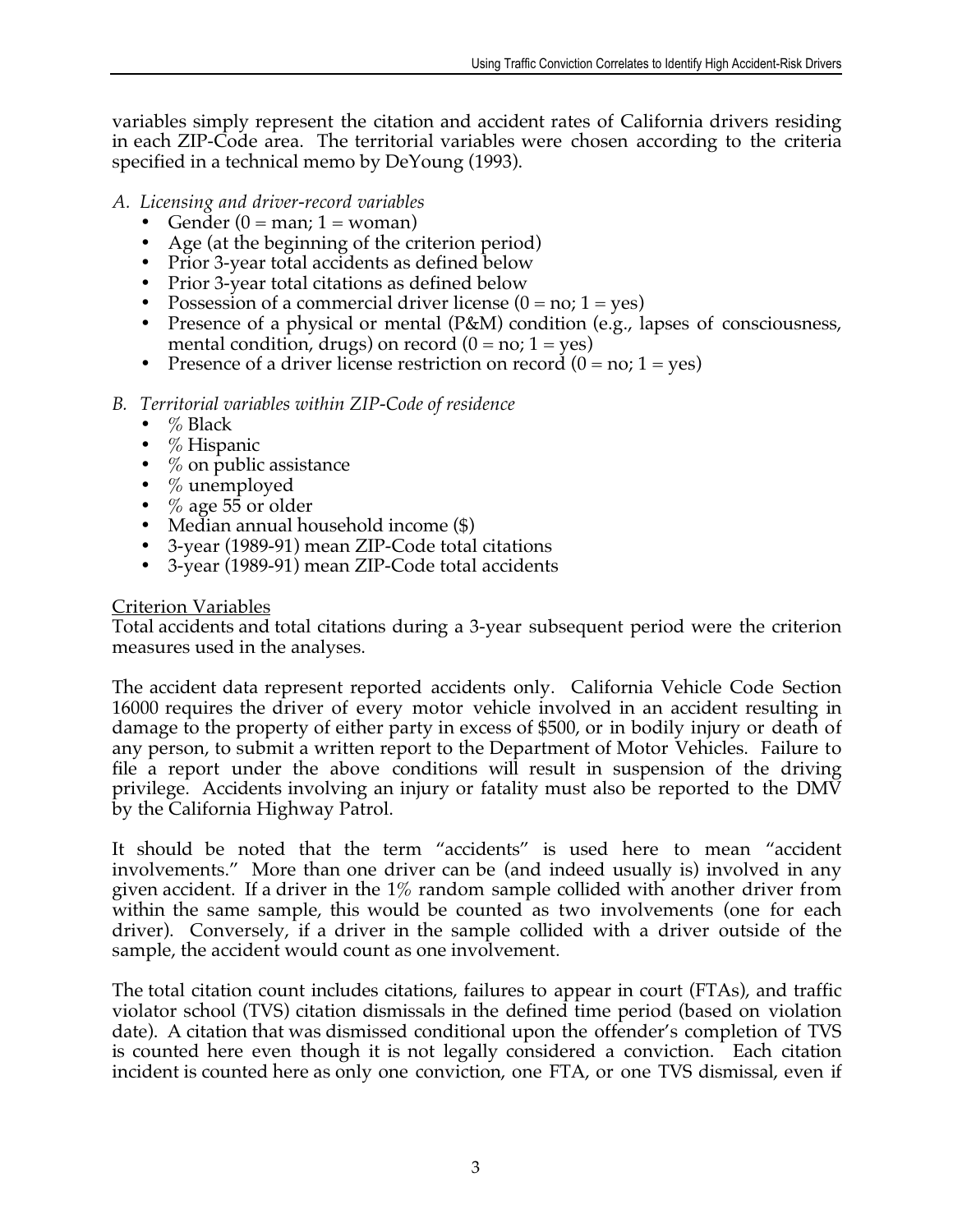there were multiple violations (e.g., when a driver is cited for speeding and failing to stop for a red light on the same "ticket").

 criterion variable (e.g., subsequent total accidents) is correlated with a variable measured during a <u>prior</u> period of time (e.g., prior citations). In the following sections, a series of 3 x 3 nonconcurrent analyses will be presented in which the subsequent 3- The above relationship between prior and subsequent driving record is referred to here as a nonconcurrent relationship. A nonconcurrent relationship is one in which a year driver record is predicted from the immediately preceding 3-year driver record.

## Data Analysis

 prediction of the criterion measure. SAS statistical software PROC CANCORR and Both multiple linear regression analysis and canonical correlation analysis techniques were used to identify the combination of variables that provided the most accurate PROC REG were used for the statistical analyses (SAS Institute Statistical Software Inc. Version 6, 1990 a and b). Variables significant at .10 alpha (*p <* .10) were candidates for inclusion in the equation.

 In multiple regression analysis, the predictor variables are on one side of the equation, and a single dependent variable (e.g., accident involvements) is on the other side. The predictor variables are weighted and combined to yield a predicted value that maximizes the correlation between the predicted value and the single dependent variable.

Canonical correlation analysis is similar to multiple regression analysis except that there are several variables on both sides of the equation. A canonical correlation analysis is a multivariate regression technique in which a set of two or more dependent variables is regressed against a set of independent or predictor variables. Variables on each side of the equation are optimally weighted and combined in a linear fashion to produce the highest correlation between the two variable sets.

The rationale for using both techniques in the study was to determine if the identification of future accident-involved drivers can be further improved by use of canonical analysis.

 license number were assigned to the construct sample, and drivers with an even sixth- digit of the license number were assigned to the cross-validation sample. Regression For cross-validation purposes, two samples (a construct sample and a cross-validation sample) were generated based on driver license number for both the multiple regression and the canonical correlation analyses. Drivers with an odd sixth-digit of the weights (coefficients) derived from the construct-sample equations were applied to the cross-validation sample to test their validity. Validity coefficients were computed by correlating the actual and predicted criterion values for the cross-validation sample.

It should be noted that the multiple regression and canonical correlation techniques use the standard ordinary least squares method of estimation, which makes certain assumptions about the data being analyzed. These assumptions do not hold for accident involvement counts, which have a Poisson-like distribution. However, analyses of the same data set by logistic regression and Poisson regression methods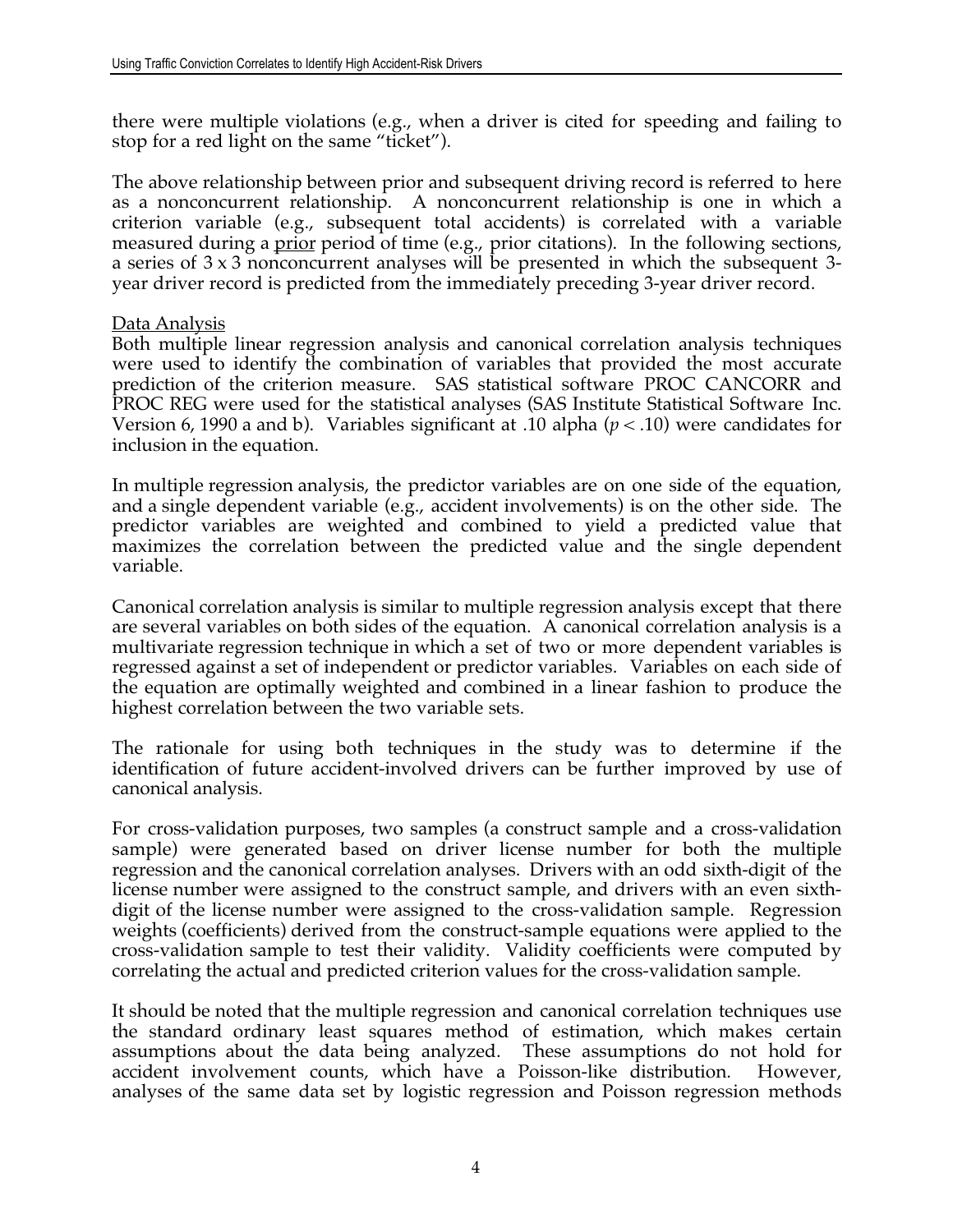reported in Gebers (1998) indicate that these procedures nevertheless yield almost identical results. In addition, the classification tables produced by the equations were evaluated here by non-parametric techniques (i.e., methods of hypothesis testing such as the phi coefficient and chi square), which are valid under less restrictive assumptions than are parametric ordinary least square techniques.

#### RESULTS

#### Sample Characteristics

 The similarity between the construct and cross-validation samples was verified by comparing the two groups on several biographical and prior driver record variables. Distributions of means and proportions were obtained for the individual licensing and driver record variables and the territorial variables. Table 1 displays the biographical and prior 3-year driver record variables for both samples.

#### Table 1

#### Descriptive Measures for the 6-Year Construct and Cross-Validation Samples

| Group attribute                       | Construct sample<br>$(n = 76,194)$ | Cross-validation sample<br>$(n = 76,737)$ |
|---------------------------------------|------------------------------------|-------------------------------------------|
|                                       |                                    |                                           |
| Licensing and driver record variables |                                    |                                           |
| $%$ male                              | 52.44                              | 52.30                                     |
| Mean age                              | 45.70                              | 45.64                                     |
| Mean prior 3-year total accidents     | 0.170                              | 0.171                                     |
| Mean prior 3-year total citations     | 0.647                              | 0.636                                     |
| % with commercial license             | 3.33                               | 3.33                                      |
| Mean driver license restrictions      | 0.353                              | 0.349                                     |
| $\%$ with one or more P&M conditions  | 1.42                               | 1.36                                      |
| <b>Territorial variables</b>          |                                    |                                           |
| $%$ Black                             | 6.11                               | 6.23                                      |
| % Hispanic                            | 22.14                              | 22.07                                     |
| % on public assistance                | 3.99                               | 3.99                                      |
| % unemployed                          | 4.10                               | 4.11                                      |
| $%$ age 55 and above                  | 18.78                              | 18.78                                     |
| Median annual household income (\$)   | 43,903                             | 43,893                                    |
| Mean ZIP-Code total citations         | 0.197                              | 0.197                                     |
| Mean ZIP-Code total accidents         | 0.048                              | 0.048                                     |

Note. The samples were not significantly different on any of the descriptive measures (*p* > .05). A *t*-test was used in the case of continuous variables such as age. A  $\chi^2$  test was used in the case of percentages, expressed as frequencies.

No statistically significant differences or biases were found. This makes it very improbable that the cross-validation findings presented below are attributable to initial differences between the two groups.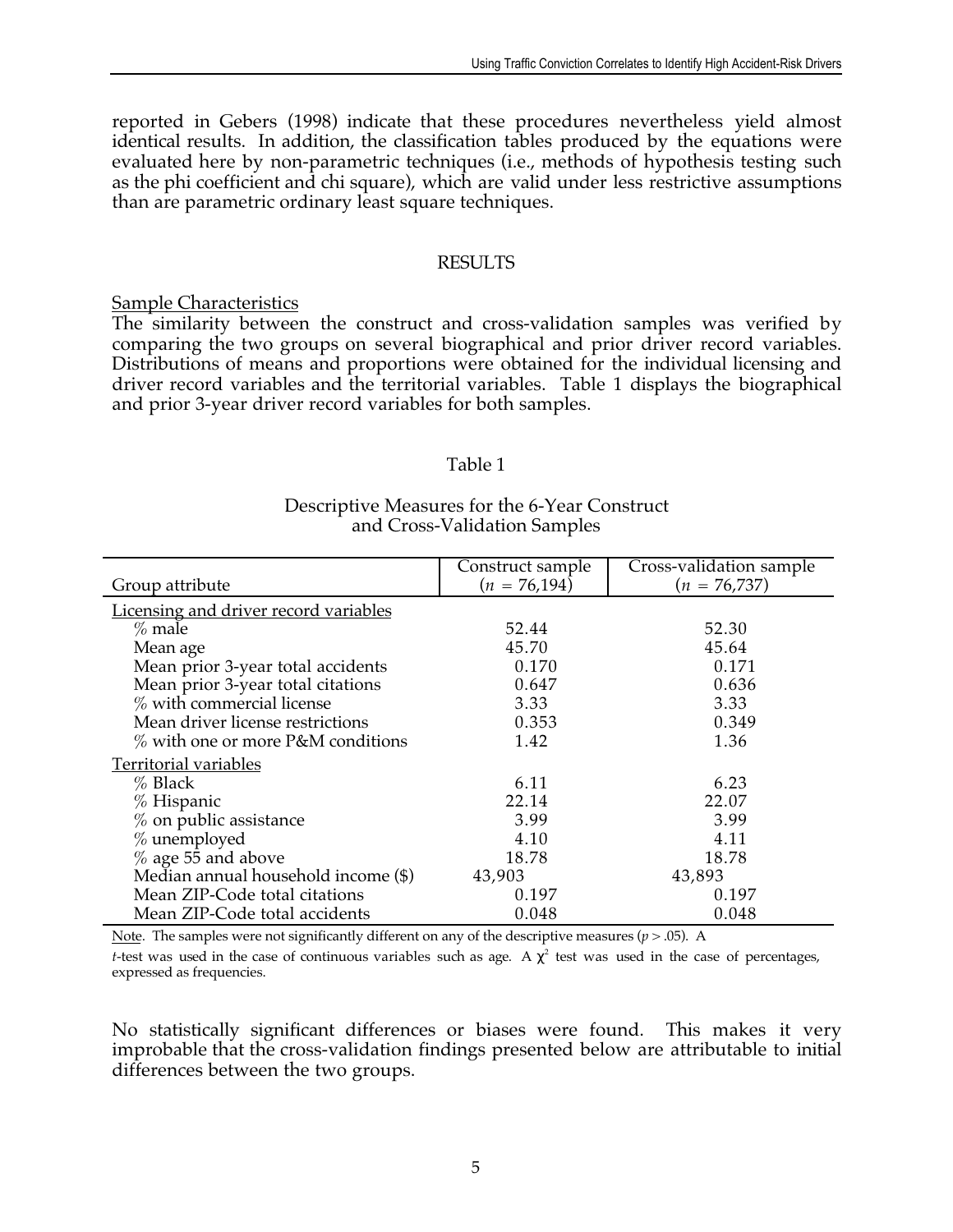### Predicting Total Accidents

Table 2 displays the results of the multiple regression analysis on subsequent total accidents. A multiple *R* of .158 was generated for the construct sample.

#### Table 2

#### Summary of Standard Multiple Regression Analysis for Predicting 3-Year (1989-91) Total Accidents (Construct Sample: *N* = 76,194)

| Criterion<br>variable<br>$(1989-91)$                      | Predictor variable<br>$(1986 - 88)$                    | Regression<br>coefficient | Standard<br>error | t        | $\mathcal{P}$ |
|-----------------------------------------------------------|--------------------------------------------------------|---------------------------|-------------------|----------|---------------|
| Total accidents                                           | Constant                                               | 0.133                     | 0.009             | 15.30    | .000          |
| $X = 0.1515$                                              | Prior 3-year citations                                 | 0.027                     | 0.001             | 20.66    | .000          |
| $SD = 0.4140$                                             | Prior 3-year accident<br>involvements                  | 0.054                     | 0.003             | 15.61    | .000          |
|                                                           | Possession of<br>commercial license                    | 0.123                     | 0.008             | 14.71    | .000          |
|                                                           | Age                                                    | $-0.001$                  | 0.000             | $-11.08$ | .000          |
|                                                           | Gender                                                 | $-0.029$                  | 0.003             | $-9.47$  | .000          |
|                                                           | % Black                                                | 0.121                     | 0.014             | 8.39     | .000          |
|                                                           | % Hispanic                                             | 0.071                     | 0.010             | 7.37     | .000          |
|                                                           | Median annual<br>household income                      | 56E-8                     | 12E-8             | 4.67     | .000          |
|                                                           | Presence of P&M<br>condition on record                 | 0.050                     | 0.013             | 4.01     | .000          |
|                                                           | Presence of driver<br>license restriction<br>on record | 0.008                     | 0.003             | 2.30     | .022          |
| <i>F</i> for the equation = $197.64$                      |                                                        |                           |                   |          |               |
| Cross-validation $r = .161$<br>$R^2 = .025$<br>$p = .000$ |                                                        |                           |                   |          |               |

The signs (positive or negative) of the regression coefficients indicate that increased accident involvement is associated with:

- Increased prior citation frequency
- Increased prior accident frequency
- Having a commercial driver license (which is mostly held by high-mileage professional drivers)
- Being young
- Being male
- A higher percentage of Blacks residing within a ZIP-Code area
- A higher percentage of Hispanics residing within a ZIP-Code area
- A higher median income within a ZIP-Code area
- Having one or more P&M conditions on record
- Having one or more driver license restrictions on record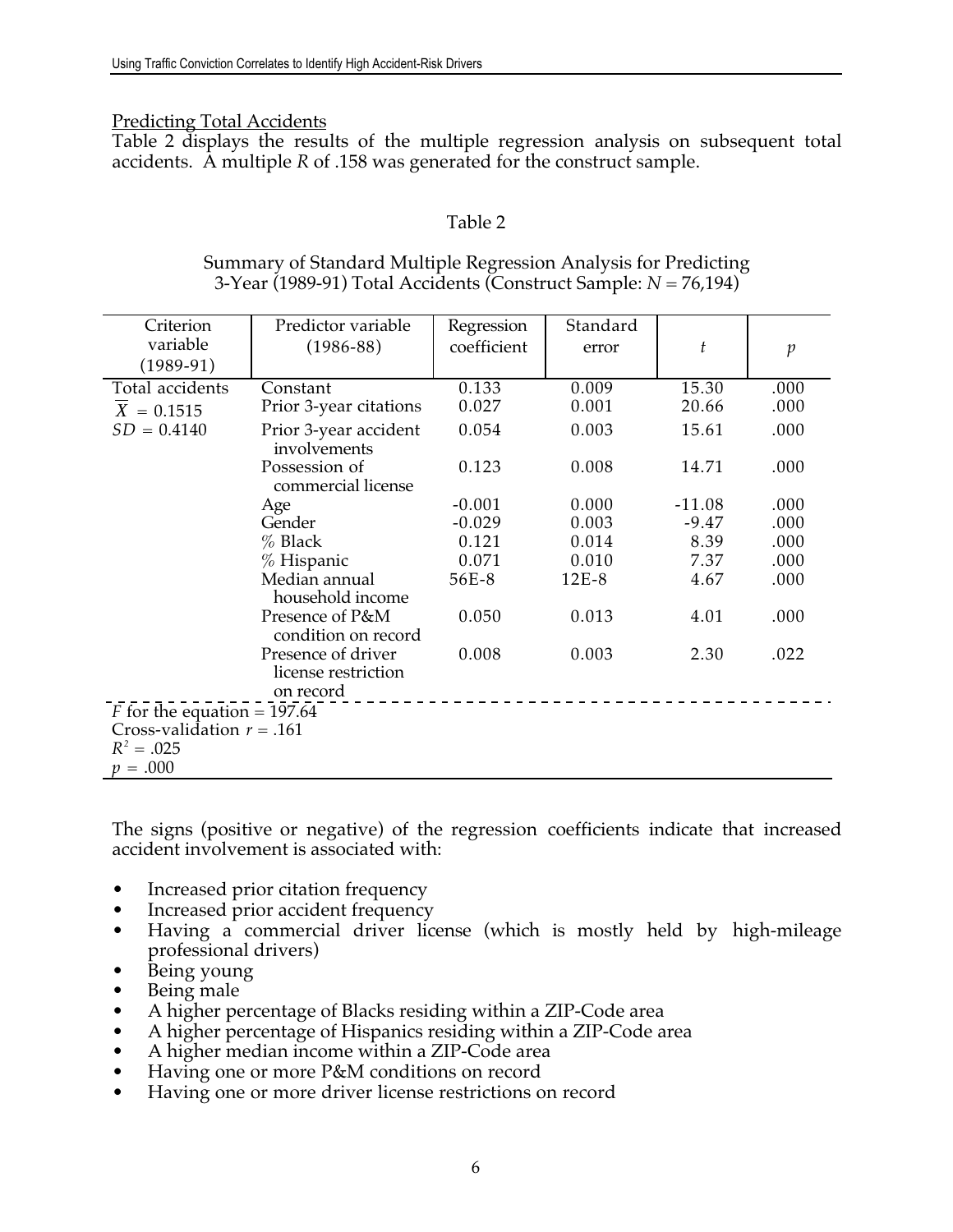shrinkage in this measure in the present analysis is due to the large sample and to the Application of the construct equation to the cross-validation sample resulted in a significant cross-validation correlation coefficient of .161 (*p* < .001). The lack of low ratio of independent variables to the sample size. According to Pedhazur (1982), one would expect shrinkage from the construct sample regression coefficient to the cross-validation sample correlation coefficient of no more than .01 when this ratio is 1:50 or less. The 1:50 ratio is much greater than the ratio of about 1:7,619 for these data.

 The ability of the equation to predict subsequent accident involvements in the cross- accuracy of the equation in predicting accident involvement can be determined by the accuracy of the accident-free predictions appear to be high, but this is largely validation sample is illustrated in Table 3. In this table, predicted accident counts are cross-tabulated against the actual (observed) accident counts recorded for subjects in the cross-validation sample. The "cut-point" for using the equation to classify drivers into 0 vs. 1 or more accident groupings has been selected to roughly equalize the marginal frequencies. Equalizing the marginal frequencies produces an equal number of false-negative and false-positive errors (i.e., the unshaded cells in Table 3). The comparing the predicted scores to the actual accident involvement. The results indicate that the equation significantly discriminated between accident-involved and accidentfree drivers ( $\chi^2$  = 917.48,  $p < .001$ ). However, the ability of the equation to correctly predict an accident-involvement outcome is low, as evidenced by the 22.8%  $(2,331 \div 10,228)$  accuracy rate (true positives). The total percentage correct (79.4%) and attributable to the fact that the great majority of drivers (86.7%) were accident-free during the 3-year period.

## Table 3

|                           | Predicted total accidents |              |              |                 |                                       |                                                                                  |  |  |  |  |
|---------------------------|---------------------------|--------------|--------------|-----------------|---------------------------------------|----------------------------------------------------------------------------------|--|--|--|--|
| Actual total<br>accidents | $\Omega$                  | 1 or<br>more | Row<br>total | Percent of<br>N | Correct<br>percentage of<br>row total | Correct<br>classifications as classifications as<br>percentage of<br>grand total |  |  |  |  |
|                           | 58,621                    | 7,888        | 66,509       | 86.67           | 88.14                                 |                                                                                  |  |  |  |  |
| 1 or more                 | 7,897                     | 2,331        | 10,228       | 13.33           | 22.79                                 |                                                                                  |  |  |  |  |
| Column total              | 66,518                    | 10,219       | 76,737       | 100.00          |                                       | 79.4                                                                             |  |  |  |  |

Actual Total Accidents by Predicted Total Accidents (Cross-Validation Sample: *N* = 76,737)

Note.  $\chi^2$  = 917.48 ( $p < .001$ ); phi coefficient = .109. Shaded boxes represent correct classifications. Cut-off scores were established to approximate marginal totals.

The phi coefficient given in the table footnote can be interpreted as a Pearson *r* for binary data and is sometimes referred to as the point biserial correlation. The absolute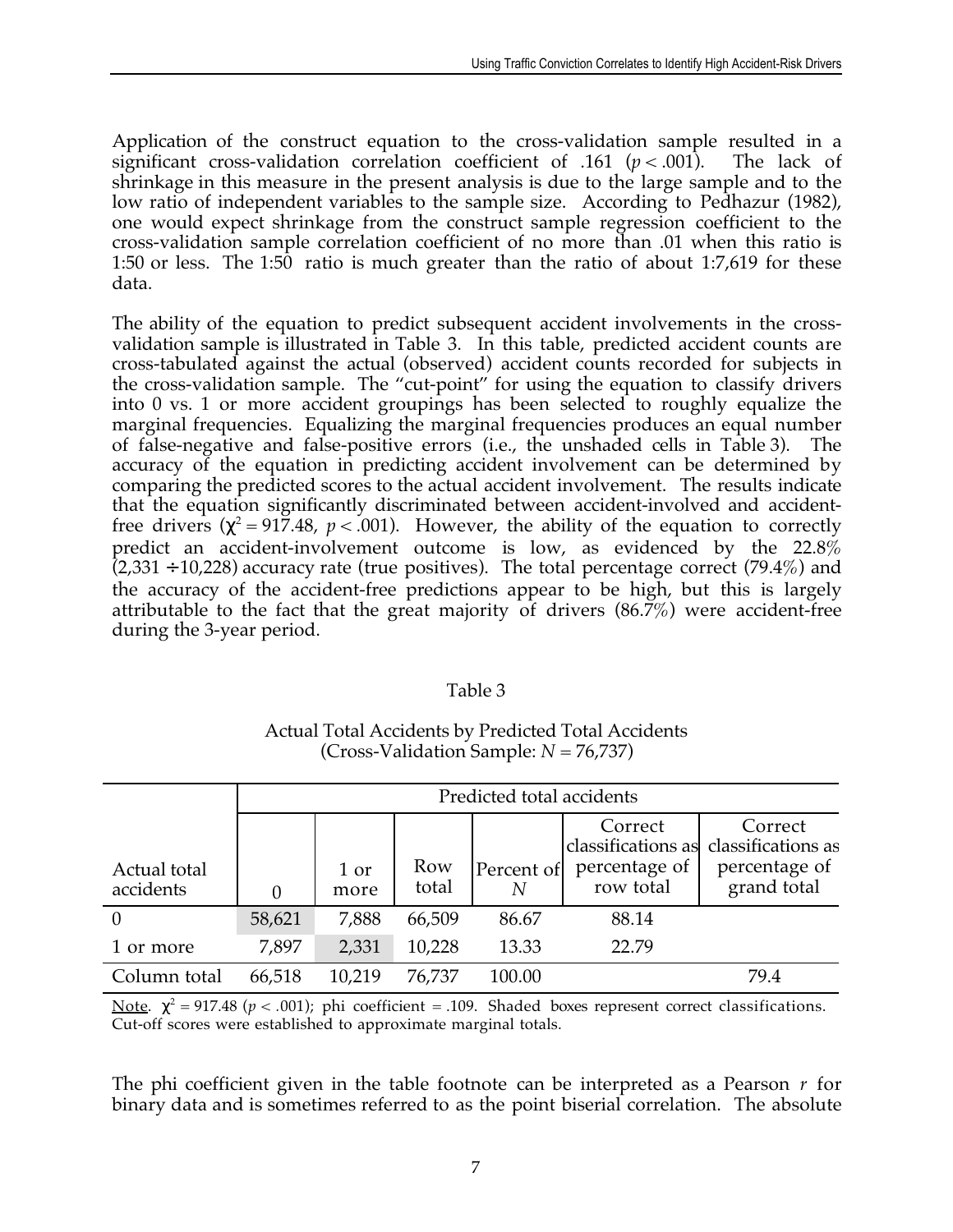value of the phi coefficient can vary between 0 and 1; the larger the value, the stronger is the relationship between the two variables. As would be expected from the high proportion of false-positives, the phi coefficient is low (.109), indicating that the equation has only a very modest ability to predict accident involvement.

Predicting Total Citations

Table 4 summarizes the results of the citation-prediction equation. In predicting subsequent citations, a construct *R* of .453 and a cross-validation *r*  of .454 were calculated.

#### Table 4

| Criterion variable<br>$(1989-91)$     | Predictor variable<br>$(1986 - 88)$                    | Regression<br>coefficient | Standard<br>error | t        |                |
|---------------------------------------|--------------------------------------------------------|---------------------------|-------------------|----------|----------------|
|                                       |                                                        |                           |                   |          | $\mathfrak{p}$ |
| Total citations                       | Constant                                               | 0.830                     | 0.020             | 41.64    | .000           |
| $X = 0.5584$                          | Prior 3-year citations                                 | 0.287                     | 0.003             | 94.53    | .000           |
| $SD = 1.0496$                         | Age                                                    | $-0.011$                  | 0.000             | $-46.45$ | .000           |
|                                       | Gender                                                 | $-0.215$                  | 0.007             | $-30.59$ | .000           |
|                                       | Prior 3-year accident<br>involvements                  | 0.088                     | 0.008             | 11.12    | .000           |
|                                       | Possession of<br>commercial license                    | 0.156                     | 0.019             | 8.12     | .000           |
|                                       | $%$ Black                                              | 0.197                     | 0.033             | 5.98     | .000           |
|                                       | Presence of P&M<br>condition on record                 | 0.122                     | 0.029             | 4.25     | .000           |
|                                       | Median annual<br>household income                      | 157E-8                    | 28E-8             | 5.61     | .000           |
|                                       | $%$ Hispanic                                           | 0.112                     | 0.022             | 5.08     | .000           |
|                                       | Presence of driver<br>license restriction<br>on record | $-0.016$                  | 0.008             | $-2.14$  | .032           |
| <i>F</i> for the equation = $1969.66$ |                                                        |                           |                   |          |                |
| Cross-validation $r = .454$           |                                                        |                           |                   |          |                |
| $R^2 = .205$                          |                                                        |                           |                   |          |                |
| .000<br>$\qquad \qquad =$             |                                                        |                           |                   |          |                |

#### Summary of Standard Multiple Regression Analysis for Predicting 3-Year (1989-91) Total Citations (Construct Sample: *N* = 76,194)

The signs of the regression coefficients indicate that an increased number of citations is associated with:

- Increased prior citation frequency
- Being young
- Being male
- Increased prior accident frequency
- Having a commercial driver license
- A higher percentage of Blacks residing within a ZIP-Code area
- Having one or more P&M conditions on record
- A higher median income within a ZIP-Code area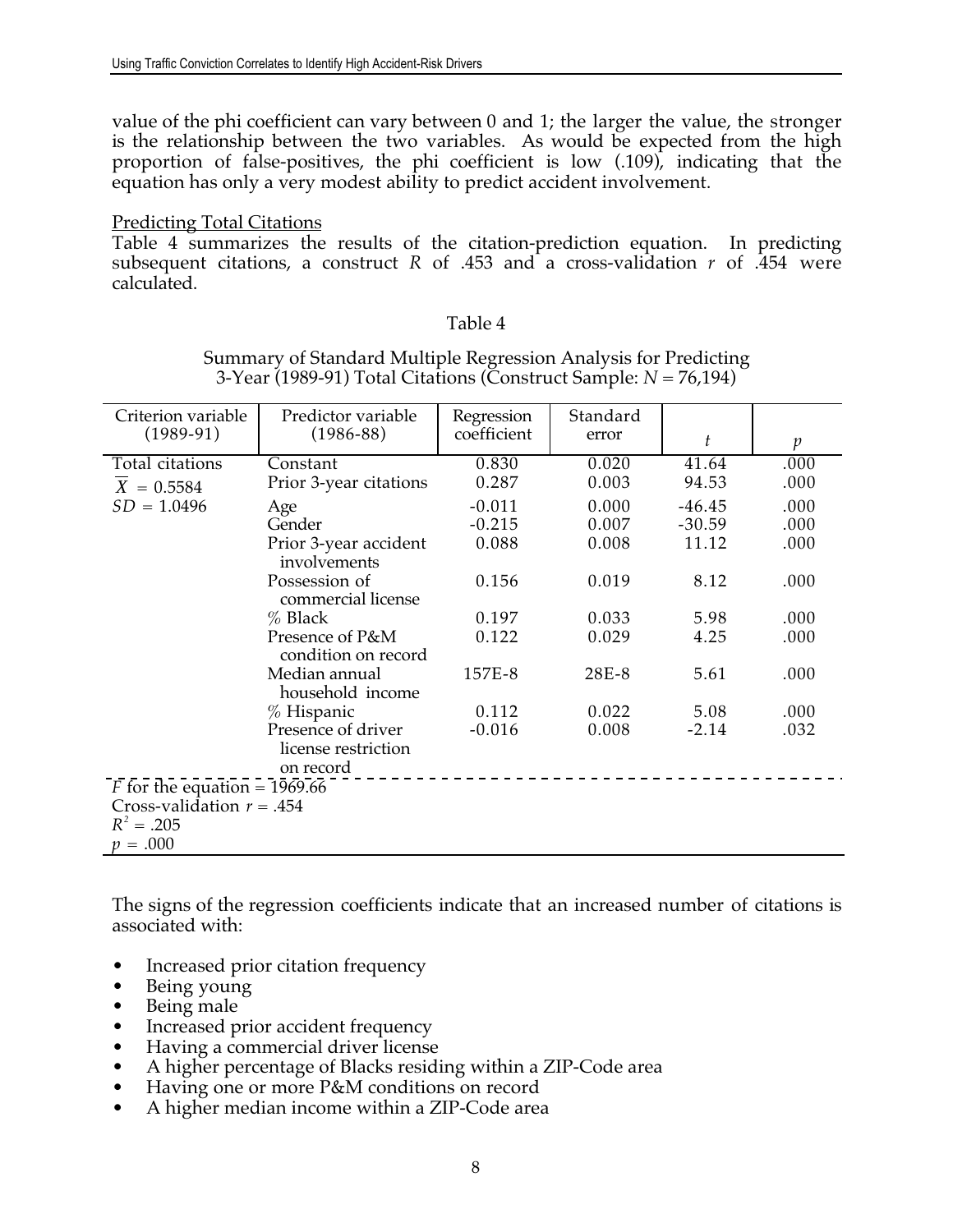- A higher percentage of Hispanics residing within a ZIP-Code area
- Absence of a license restriction code on record (note reversal in direction from the coefficient in the accident-prediction model)

 The accuracy of the construct regression equation in predicting subsequent citations is illustrated in Table 5. The significant  $\chi^2$  value of 15,584 ( $p < .001$ ) indicates that the equation significantly discriminated between citation-involved and citation-free drivers.

 Because the phi-coefficient is not applicable to a contingency table with more than four of the association between actual and predicted citation frequencies in Table 5. This cells, a different measure (contingency coefficient) was used to calculate the magnitude measure, symbolized by *C*, produced an index of .411, which is relatively close to the Pearson validity coefficient  $(r = .454)$  for the multiple regression equation. Although these coefficients are of moderate size, they are much larger than those produced for the accident equation. This result is consistent with the prior literature and with the fact that accidents are less predictive and more affected by external stochastic and random influences than are citations.

| able |  |
|------|--|
|------|--|

#### Actual Total Citations by Predicted Total Citations (Cross-Validation Sample: *N* = 76,737)

|                     |              | Predicted citations |                |       |              |               |                 |              |                                               |  |  |  |
|---------------------|--------------|---------------------|----------------|-------|--------------|---------------|-----------------|--------------|-----------------------------------------------|--|--|--|
|                     |              |                     |                |       |              |               |                 | Correct      | Correct                                       |  |  |  |
|                     |              |                     |                |       |              |               |                 |              | classifications classifications               |  |  |  |
| Actual<br>citations | $\mathbf{0}$ | 1                   | $\overline{2}$ | 3     | 4 or<br>more | Row<br>total  | Percent<br>of N | of row total | as percentage as percentage<br>of grand total |  |  |  |
| $\overline{0}$      | 39,550       | 8,628               | 2,167          | 613   | 339          | 51,297        | 66.85           | 77.10        |                                               |  |  |  |
|                     | 8,886        | 4,432               | 1,631          | 612   | 378          | 15,939        | 20.77           | 27.81        |                                               |  |  |  |
| 2                   | 2,080        | 1,783               | 913            | 405   | 362          | 5,543         | 7.22            | 16.47        |                                               |  |  |  |
| $\mathfrak{Z}$      | 556          | 677                 | 431            | 217   | 255          | 2,136         | 2.78            | 10.16        |                                               |  |  |  |
| 4 or more           | 226          | 441                 | 384            | 301   | 470          | 1,822         | 2.37            | 25.80        |                                               |  |  |  |
| Column<br>total     | 51,298       | 15,961              | 5,526          | 2,148 | 1,804        | 76,737 100.00 |                 |              | 59.4                                          |  |  |  |

Note.  $\chi^2$  = 15,584 (*p* < .001); *C* = .411. Shaded boxes represent correct classifications. Cut-off scores were established to produce approximately equal row and column marginal frequencies.

 accurately classified are, respectively, .309 and 53.82%. These indices are substantially A comparison of the two classification matrices can best be done by collapsing Table 5 into a  $2 \times 2$  table in which the predictions and actual values are in terms of 0 versus 1 or more. The phi coefficient and percentage of drivers getting a citation who are higher than the respective figures for accidents shown in Table 3.

#### Predicting Accident Involvement Using The Citation Equation

The results presented above indicate that the accident equation was only marginally successful in predicting accident involvement. Consequently, an attempt to improve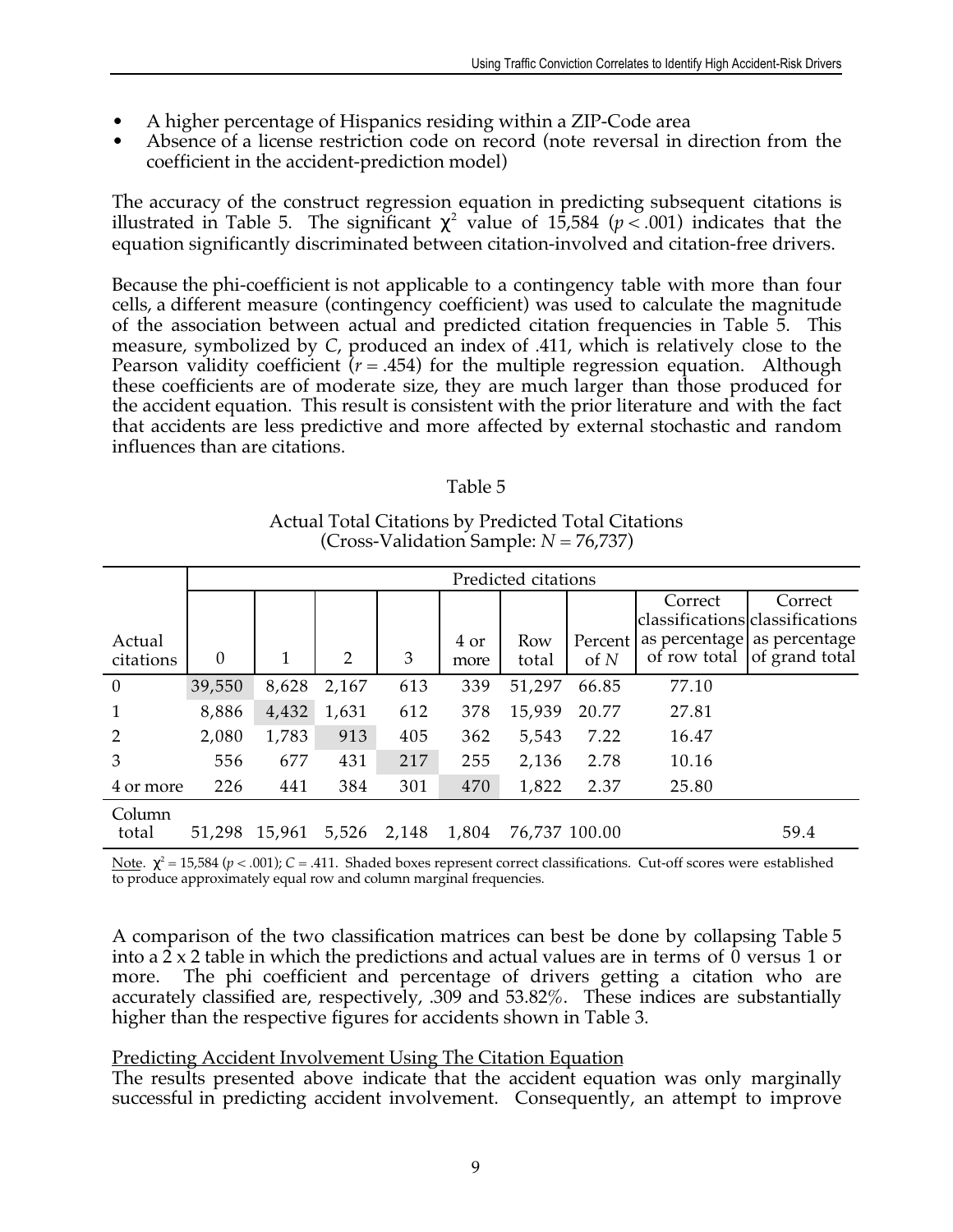prediction was made by using predicted citations rather than the accident equation itself to identify drivers involved in subsequent accidents. It was hypothesized that accidents may be predictable through the citation equation, as accidents and citations are known to have shared causative factors.

 illustrating the extent to which drivers who are predicted to be citation-involved will predicted to be accident-involved, while drivers predicted to have fewer than two citations were predicted to be accident-free. These particular cut-off points were displays the actual accident status of the individuals predicted to be accident-involved In an attempt to evaluate this hypothesis, actual accident involvement of the sample was cross-tabulated against predicted citation involvement. In other words, we are also be accident-involved during that same time period. The results are presented in Table 6. In this table, drivers predicted to have two or more subsequent citations were established to approximate equal row and column marginal frequencies. The table under this schema.

 (*p* < .01), indicating some reduction in the classification accuracy of the conviction- the respective percentage of accident-drivers who were correctly classified by the two The statistically significant  $\chi^2$  value of 800.92 ( $p < .001$ ) indicates that subsequent total accidents could be significantly predicted by the citation equation. Note also that the phi coefficients in Tables 2 and 6 are almost identical (.109 vs. .102), indicating that in practical terms the two equations perform similarly in identifying accident-involved drivers. However, the small difference in the phi coefficients is statistically significant mediated equation compared to the accident equation. This can be seen by comparing equations (20.9% for the citation mediated equation vs. 22.8% for the accident mediated equation).

## Table 6

|                           | Predicted citations |                 |              |                   |                                                             |                                                               |  |  |  |  |
|---------------------------|---------------------|-----------------|--------------|-------------------|-------------------------------------------------------------|---------------------------------------------------------------|--|--|--|--|
| Actual total<br>accidents | <b>or</b>           | 2<br>or<br>more | Row<br>total | Percent<br>of $N$ | Correct<br>classifications<br>as percentage<br>of row total | Correct<br>classifications<br>as percentage<br>of grand total |  |  |  |  |
|                           | 59,171              | 7,338           | 66,509       | 86.67             | 88.97                                                       |                                                               |  |  |  |  |
| 1 or more                 | 8,088               | 2,140           | 10,228       | 13.33             | 20.92                                                       |                                                               |  |  |  |  |
| Column total              | 67,259              | 9,478           | 76,737       | 100.00            |                                                             | 79.90                                                         |  |  |  |  |

Actual Total Accidents by Predicted Total Citations (Cross-Validation Sample: *N* = 76,737)

<u>Note</u>.  $χ² = 800.92$  ( $p < .001$ ); phi coefficient = .102. Shaded boxes represent correct classifications. Cut-off scores were established to approximate equal marginal totals. The correlation coefficient between the number of actual total accidents and the number of predicted citations is .144.

## Predicting Total Accidents Using A Multivariate Equation

As noted earlier, the above analyses use multiple regression as the analytical tool. The multiple regression equation was used to explain, or predict, either total accidents or total citations on the basis of multiple independent variables. In this section, the results from a series of canonical correlation analyses show the relationships between the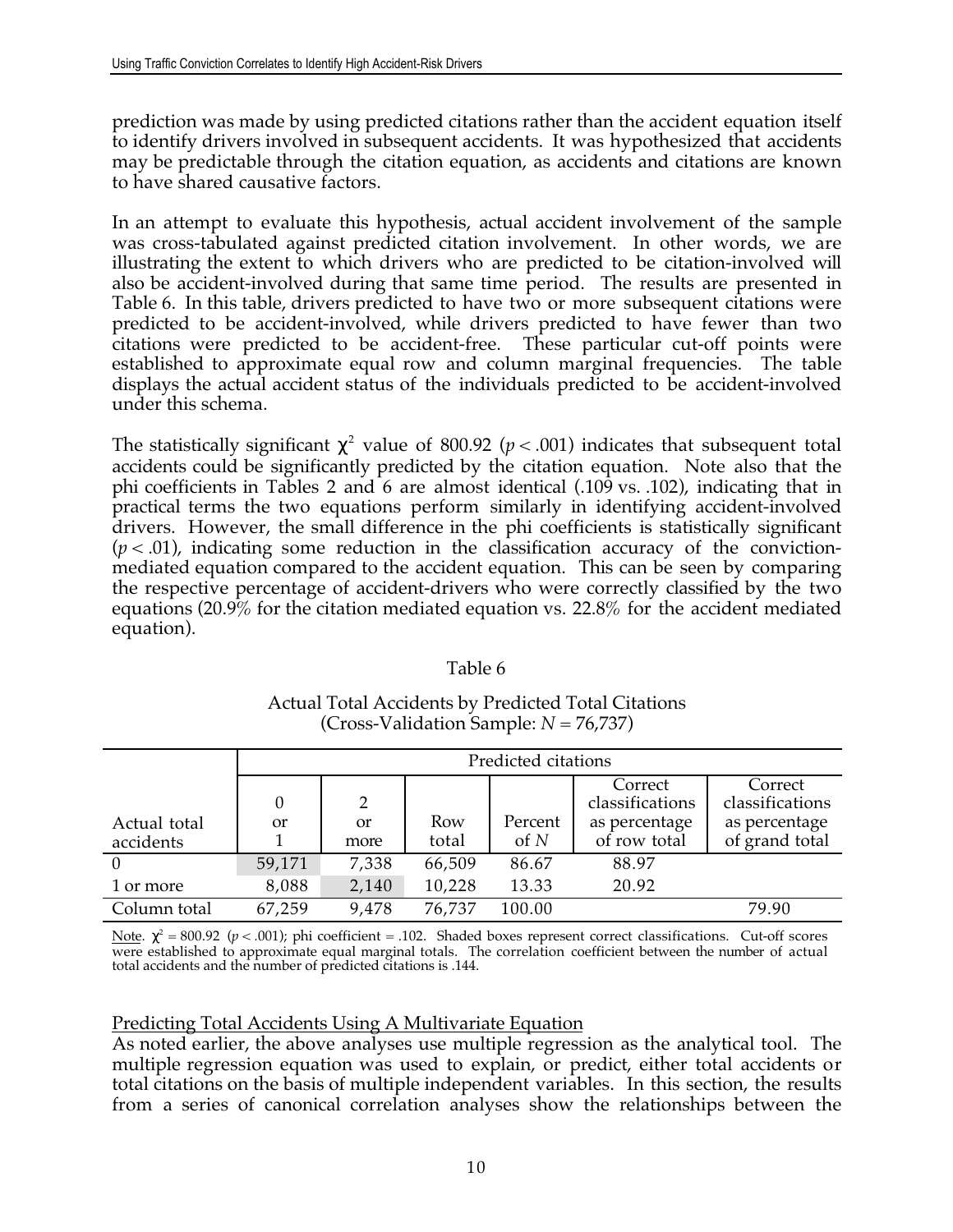multiple independent variables and the dependent variables (accident and conviction involvements) in combination.

 functions or roots obtained in each analysis were used to classify drivers in a series of Specifically, canonical correlation analysis was used to predict a vector of subsequent total accidents and citations from the set of independent variables. The two canonical 2 x 2 tables. This enabled comparisons to be made with the tables produced from the separate accident and citation regression equations presented above.

Table 7 summarizes the canonical correlation results for the nonconcurrent 6-year construct sample.

The canonical correlations  $(R_{\text{root1}}$  and  $R_{\text{root2}}$ ) are displayed in the bottom of Table 7. The first canonical correlation is .4577, indicating 20.95% (i.e., .4577<sup>2</sup> ) overlapping variance for the first pair of canonical variates. The second canonical correlation is .0762, indicating  $0.58\%$  (i.e., .0762<sup>2</sup>) overlapping variance for the second pair of canonical variates. Although highly significant overall  $(F = 975.10, p < 0.001)$ , neither of these two canonical correlations represents a strong relationship between pairs of canonical variates.

#### Table 7

| Independent                                         | Root 1   |         | Root 2   |         | Dependent       | Root 1 |      | Root 2         |         |
|-----------------------------------------------------|----------|---------|----------|---------|-----------------|--------|------|----------------|---------|
| variables                                           | B        | S       | B        | S       | variables       | B      | S    | B              | $S_{-}$ |
| Prior total                                         | 0.722    | .898    | $-0.306$ | $-.150$ | Subsequent      | 0.143  | .309 | 1.005          | .951    |
| citations                                           |          |         |          |         | total accidents |        |      |                |         |
| Prior total                                         | 0.095    | .298    | 0.602    | .583    | Subsequent      | 0.965  |      | $.990 - 0.312$ | $-.141$ |
| accidents                                           |          |         |          |         | total citations |        |      |                |         |
| Commercial                                          | 0.073    | .181    | 0.595    | .619    |                 |        |      |                |         |
| license class                                       |          |         |          |         |                 |        |      |                |         |
| Age                                                 | $-0.357$ | $-.581$ | 0.103    | .124    |                 |        |      |                |         |
| Gender                                              | $-0.227$ | $-.396$ | $-0.041$ | $-.111$ |                 |        |      |                |         |
| % Black                                             | 0.052    | .071    | 0.330    | .312    |                 |        |      |                |         |
| $%$ Hispanic                                        | 0.050    | .088    | 0.329    | .270    |                 |        |      |                |         |
| Median                                              | 0.053    | $-.010$ | 0.173    | $-.114$ |                 |        |      |                |         |
| income                                              |          |         |          |         |                 |        |      |                |         |
| P&M code                                            | 0.034    | .076    | 0.133    | .143    |                 |        |      |                |         |
| Restriction                                         | $-0.013$ | $-.207$ | 0.144    | .180    |                 |        |      |                |         |
| status                                              |          |         |          |         |                 |        |      |                |         |
| PV:                                                 |          | .148    |          | .101    |                 |        | .538 |                | .462    |
| Rd:                                                 |          |         |          |         |                 |        | .113 |                | .003    |
| Total Rd:                                           |          |         |          |         |                 |        |      | .116           |         |
| $R_{\text{root}} = 0.4577 R_{\text{root}} = 0.0762$ |          |         |          |         |                 |        |      |                |         |

Summary of Nonconcurrent 6-Year (1986-87; 1989-91) Canonical Correlation Results (Construct Sample: *N* = 76,194)

 Note. *B* = standardized coefficient; *S* = structure or loading coefficient; PV = proportion of variance extracted; Rd = redundancy; Total Rd = total redundancy. The *F* value for both canonical variate pairs is 975.10 (*p < .*001). The *F* value of the second canonical variate after "peeling off" the first canonical variate pair is  $49.46$  ( $p < .001$ ).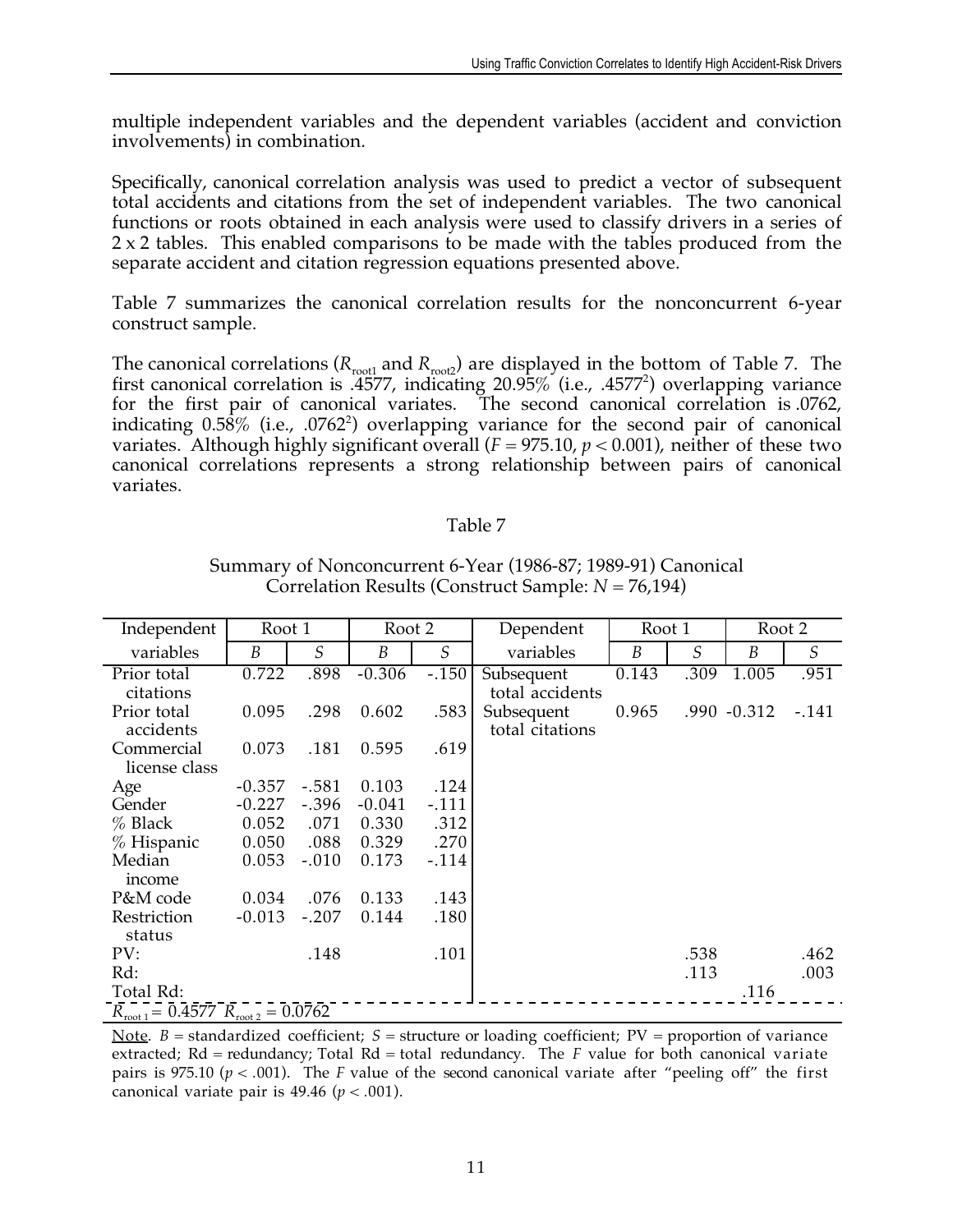As stated above, both canonical correlations are statistically significant and therefore are considered to be different from zero. This result is to be expected from the fact that both dependent variables are known to be related to many of the independent variables used in this study––as evidenced by the preceding multiple regression results. The fact that the second function accounts for such a small percentage of variance (0.58%) after the first function has been extracted indicates that the first function is by far the more important of the two.

 vector (accidents and convictions) that can be predicted or explained by the vector of Although the canonical correlations provide a measure of shared or overlapping variance, they do not represent the percentage of variance in the dependent variable independent variables. In canonical correlation analysis, this latter index, which is analogous to  $R^2$  in multiple regression, is provided by the redundancy statistic. Note from Table 7 that this index for the largest function and for both functions combined is, respectively .113 and .116. Thus, the two functions explain only 11.6% of the variance on the dependent variable vector.

 combined with others) and the canonical variate scores. As a rule of thumb, some variate but that only total accidents has a meaningful loading on the second canonical variate. Since the goal of this analysis is to develop the most efficient multivariate The structure or loading coefficients are presented in the column labeled *S* in Table 7. A structure or loading coefficient is the correlation between a given original variable (not authorities recommend that only coefficients with an absolute magnitude of .30 or higher be treated as meaningful (Pedhazur, 1982, Tabachnick & Fidell, 1996). Using this guide for the criterion vector of total citations and accidents, one would conclude that both total citations and total accidents have meaningful loadings on the first canonical model for the prediction of subsequent accidents, the remaining discussion will focus on the first canonical variate.

Using the .30 guideline stated above for interpretation of the structure coefficients, an examination of these coefficients under the two columns labeled Root 1 indicates that the multivariate vector of subsequent traffic incidents (i.e., accidents and citations) is associated with increasing counts of prior total citations, increasing counts of prior total accidents, being young, and being male.

The ability of the canonical variate pair (Root 1) to predict actual subsequent accident involvement in the cross-validation sample is presented in Table 8. In the table, the predicted canonical variate scores are cross-tabulated against the actual, observed accident counts for the cross-validation sample. Scores on the canonical variates were calculated as the product of drivers' standardized scores on the original variates of the total accidents and total citations, weighted by the canonical coefficients from Table 7 (0.143 and 0.965, respectively).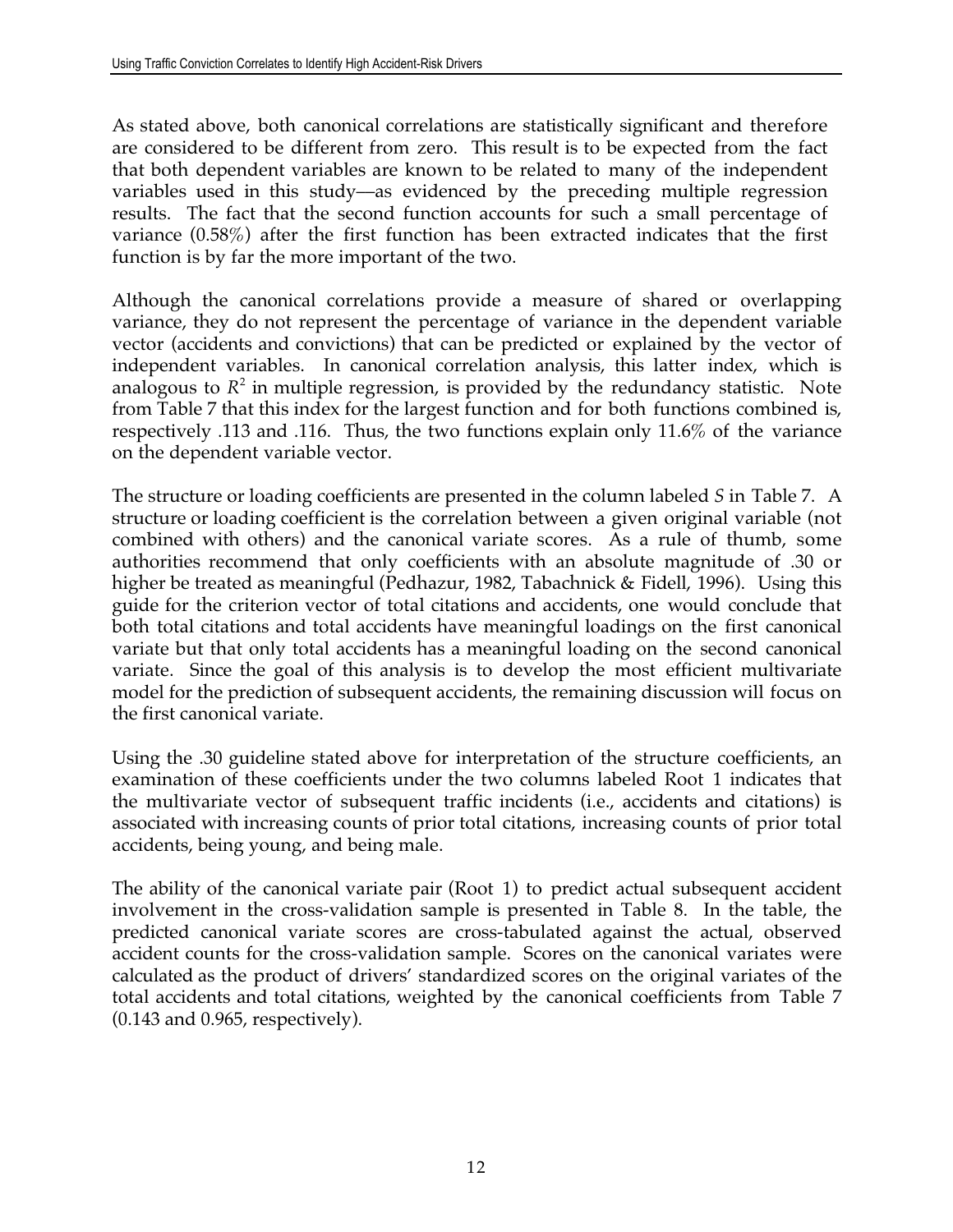## Table 8

|              | Predicted driving record incidents (canonical variate score) |       |        |         |                            |                            |  |  |  |  |
|--------------|--------------------------------------------------------------|-------|--------|---------|----------------------------|----------------------------|--|--|--|--|
|              |                                                              |       |        |         | Correct<br>classifications | Correct<br>classifications |  |  |  |  |
| Actual total |                                                              | 1 or  | Row    | Percent | as percentage              | as percentage              |  |  |  |  |
| accidents    |                                                              | more  | total  | of N    | of row total               | of grand total             |  |  |  |  |
| $\theta$     | 59,344                                                       | 7,165 | 66,509 | 86.67   | 89.23                      |                            |  |  |  |  |
| 1 or more    | 7,552                                                        | 2,676 | 10,228 | 13.33   | 26.16                      |                            |  |  |  |  |
| Column total | 66,896                                                       | 9,841 | 76,737 | 100.00  |                            | 80.82                      |  |  |  |  |

### Actual Total Accidents by Predicted Driving Incidents—Accidents and Citations (Canonical Variate Scores) (Cross-Validation Sample: *N* = 76,737)

<u>Note</u>.  $\chi^2$  = [1,878.20](https://1,878.20) (*p* < .0001); phi coefficient = .156. Shaded boxes represent correct classifications. Cut-off scores were established to approximate equal marginal totals.

The results indicate that the canonical variate pair (a function of independent variables predicting a function of dependent variables) significantly discriminated between accident-involved and accident-free drivers  $(\chi^2 = 1.878.20, p < .0001)$ . The canonical correlation technique was substantially superior to the other accident prediction strategies (see Tables 3 and 6) as evidenced by the phi coefficient of .156 compared to the previous phi coefficients of .109 and .102. The ability of the canonical equation to correctly predict accident involvement was also higher than that of either the citation or accident equation alone, as evidenced by a 26.16% accuracy rate in identifying accidentinvolved drivers. This compares to the 22.79% accuracy rate produced by the accident equation, representing a 14.8% increase in predictive accuracy.

## DISCUSSION

 as well as or better than equations keyed to accidents in predicting subsequent likely to be accident-involved as are drivers identified by the accident equation is Although the results do not support the hypothesis that equations keyed to citations do accidents, the fact that equations keyed to citations identify groups who are almost as noteworthy. The negligent-driver point systems of most states are weighted more by citations than by accidents. As a result, drivers are much more likely to receive DMV license controls due to citations than to accidents. The fact that drivers being treated by license control programs based on the point system are also highly involved in accidents suggests that a program that targets conviction repeaters may be close to optimal in terms of targeting accident-prone drivers.

The results suggest that identification of future accident-involved drivers can be improved by either of two approaches. The first is to construct equations based on a combination (perhaps a simple sum) of prior accidents and citations. To some extent, California's neg-op point system reflects such an approach since points are allocated to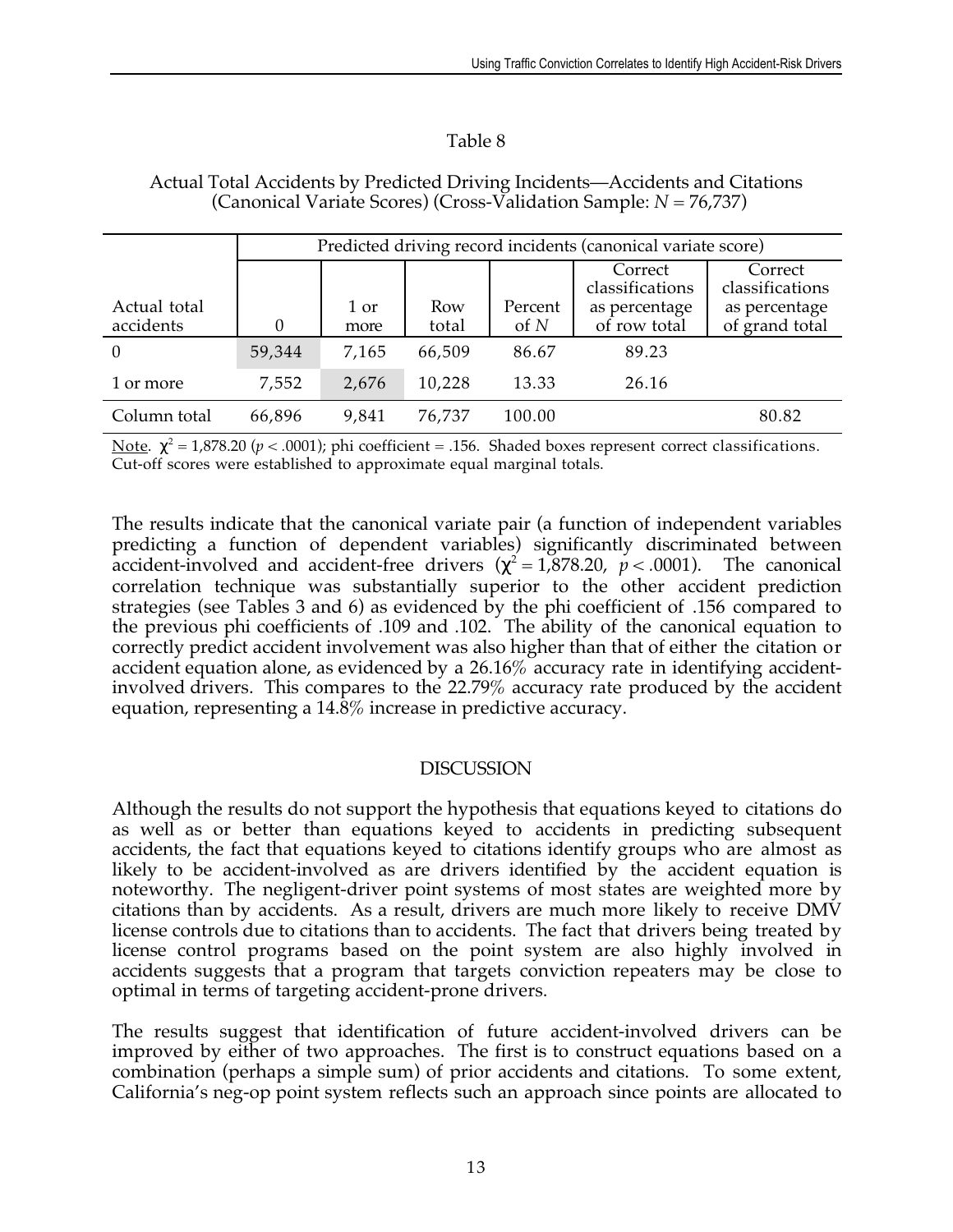traffic convictions and culpable accidents. The second alternative is more elaborate, involving a truly multivariate approach in which the prediction equation consists of a two-variable vector of subsequent citations and accidents. The canonical correlation analysis performed for this study resulted in two orthogonal canonical functions or roots: A driving-incident function consisting of primarily citations and secondarily accidents and an almost exclusively accident function. The second function was disregarded because it accounted for only a negligible increase in explained variance. The canonical variate score produced from the first function resulted in an accident "hit rate" that was significantly higher than those of the preceding equations.

The extraction of two canonical variates in this study is consistent with intuition and substantive theoretical considerations. Traffic conviction frequency is known to be correlated with increased accident propensity and reflects both risk-taking, social nonconformity, and exposure. However, accidents can also be associated with other individual differences among drivers, such as driving skill, information processing ability, and level of cognitive functioning. While it is true that accidents and citations share a number of common overlapping elements, the fact that the two canonical functions' respective variables contain loading coefficients of different signs and magnitudes provides evidence for the hypothesis that citations and accidents contain some idiosyncratic variance. The first function appears to capture variance in accident propensity related to citations and citation-accident covariation whereas the second function reflects variance in accident propensity which is unrelated to citations.

Inspection of the structure loadings of the two functions yields some additional insights. The highest loading for function 2 was on the commercial license class variable. It therefore appears that the second function is mediated by license class which, when considered along with the loading on prior accidents, suggests a function that distinguishes accident-involved commercial drivers from accident-free commercial drivers.

 applied to a cross-validation sample. The failure to replicate the earlier findings is As noted above, the results presented in this paper contradict the findings of Harano (1975) and Marsh and Hubert (1974). These authors found, in separate studies, that a multiple regression equation generated to predict subsequent citations could predict subsequent accidents as well as or better than an accident-prediction equation when probably due to the differences in the study populations. The sample used in the present effort consisted of a random sample of all California drivers. However, the samples used by Harano (1975) and Marsh and Hubert (1974) consisted only of negligent drivers. In fact, the sample utilized by Marsh and Hubert was restricted to a sample of male negligent drivers. Negligent drivers, in addition to representing a much more homogenous group, would differ dramatically from general driving populations on a number of characteristics.

 way, 72.8% of the subsequent accidents involved drivers who were predicted to be free Although the findings show that the accuracy of the prediction models greatly exceed chance expectations, the best model had only a 27.2% accuracy in predicting which drivers would be accident-involved during the subsequent 3-year period. Thus, 72.8% of the drivers predicted to be accident-involved remained accident-free. Stated another of accidents. It would be possible to increase the specificity of the accident predictions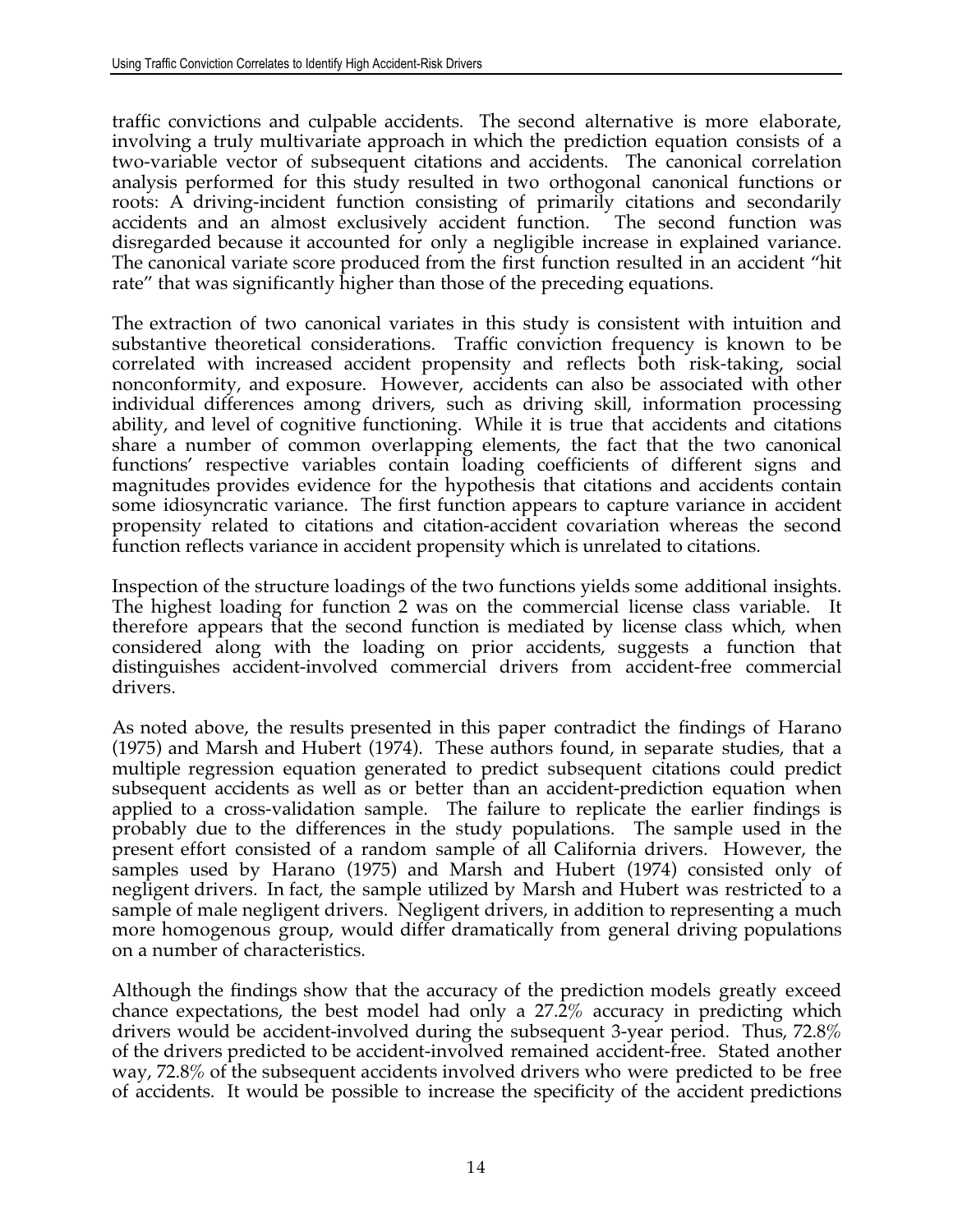would predict only the "worst" 5% or 1% of the sample to be accident-involved. If this by altering the cut-off value used to classify drivers into the accident-free vs. accidentinvolved predicted dichotomy. For example, rather than predicting 13% of the sample to be accident-involved, we could use a much higher cut-off threshold, say one which were done, the model would have much greater specificity in that those predicted to be accident-involved would be much more accurately classified (lower false positive rate). However, there would be a reciprocal decrease in the sensitivity of the model—that is, the total proportion of accident involvements which was correctly predicted would be greatly diminished (higher false negative rate). Which type of error to minimize is a complex issue but at an abstract level involves a consideration of the costs or relative disutility of the two errors. Is it, for example, more serious to not take action against a driver who will become accident-involved than it is to impose a driver control action on a driver who would have remained accident-free in absence of the action? To some extent the answer would turn on the nature of the driver control action taken. If the actions were relatively non obtrusive, such as warning letters or informational material, we would be less concerned with false positive errors. However, expensive countermeasures or obtrusive actions like license revocation might require a low to moderate false positive error rate.

 applied to the model developed herein, a cut-point would be selected for predicting accident involvement that would be exceeded by only 1% of all drivers. This strategy It is instructive to consider how the department (implicitly) weighs these trade-offs by considering the "deviancy" thresholds at which license control actions are currently taken in California. Drivers defined as "negligent" in accord with the prima facie definition of the California Vehicle Code represent .90% of the driving population and have a subsequent one year accident rate which is roughly 3.5 times that of point-free drivers. These drivers are subjected to driver control actions, including license suspension. Thus, the department frequently suspends traffic conviction and accident repeaters whose point count exceeds 99% of all drivers. If this deviancy criterion were would result in false positive and false negative rates that were dramatically different than those shown in this paper. More specifically, the use of a 99th percentile cut-point would achieve a respectable degree of specificity (false positive rate) but at the cost of greatly reduced sensitivity (false negative).

In conclusion, the results reported in this study, like those of earlier studies, indicate that subsequent driving record can be predicted from prior driving record for groups of individuals but that the error rates at the individual level are inherently large. The model derived from the canonical analysis, while superior to the simpler models, would be very difficult to implement operationally. The most obvious problem relates to its complexity. Canonical correlation analysis is not easy to comprehend, and the task of explaining the meaning of a canonical based point system to administrators and legislators, let alone the public, is daunting if not prohibitive. Another problem is that the equations contain a number of variables (age, gender, etc.) that would not be legally defensible in taking license control actions. This problem could be rectified, with some sacrifice in predictive power, by deleting the unacceptable variables. In addition, use of variables such as age and gender might be permissible for triggering educational or advisory interventions.